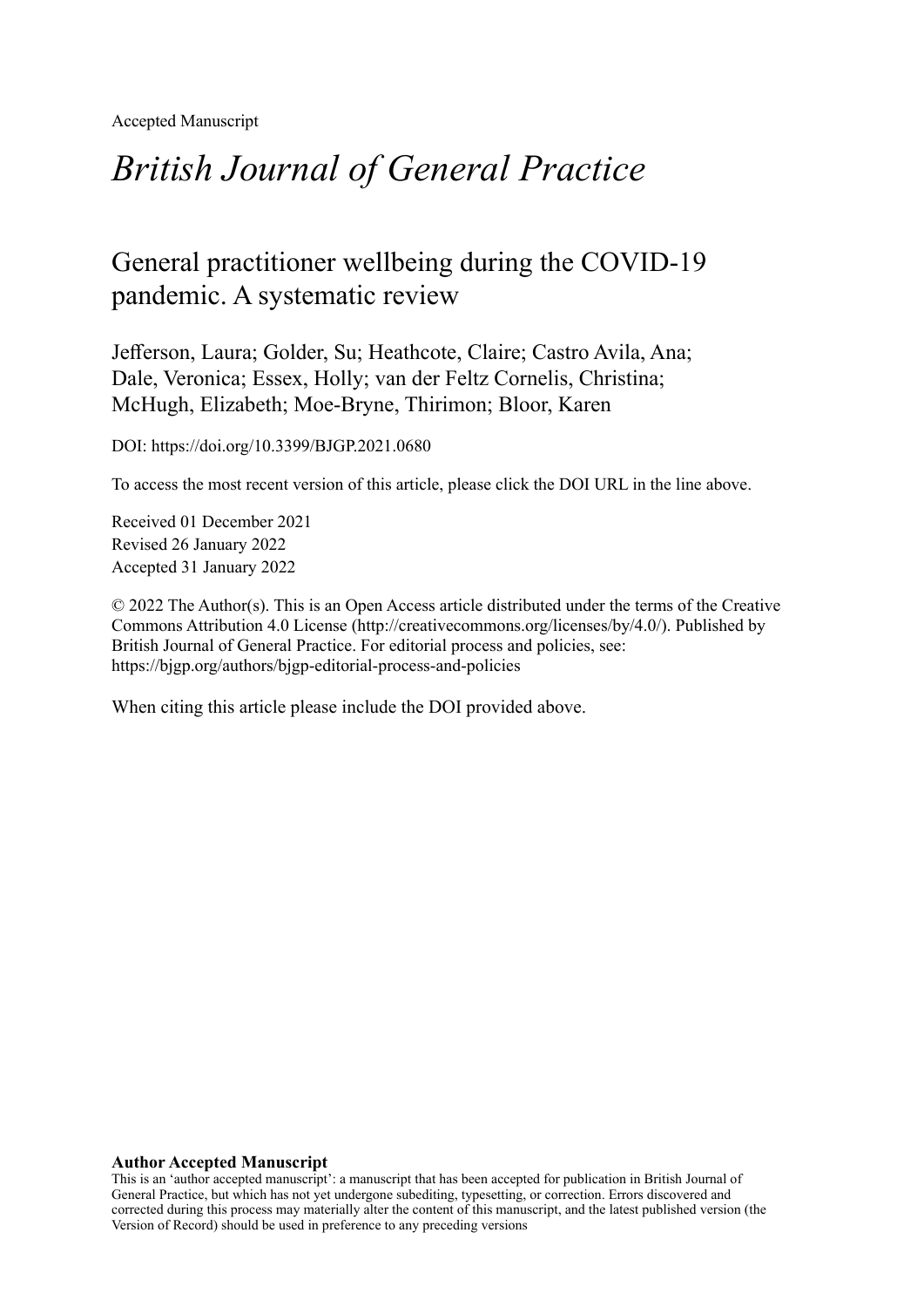# Full title: General practitioner wellbeing during the COVID-19 pandemic. A systematic review.

Short title: Systematic review of GP wellbeing during COVID

Jefferson, Laura., <sup>1</sup> Golder, Su., <sup>2</sup> Heathcote, Claire., <sup>3</sup> Castro Avila, Ana., <sup>4</sup> Dale, Veronica., 5 Essex, Holly., 6 van der Feltz Cornelis, Christina.,<sup>7</sup> McHugh, Elizabeth.,<sup>8</sup> Moe-Byrne, Thirimon.,<sup>9</sup> Bloor, Karen. <sup>10</sup>

Department of Health Sciences, University of York

Correspondence to: L Jefferson [laura.jefferson@york.ac.uk](mailto:laura.jefferson@york.ac.uk) Area 4, Seebohm Rowntree Building, Department of Health Sciences, University of York, Heslington, YO10 5DD.

<sup>1</sup> PhD, MSc, BSc. Research Fellow

<sup>2</sup>PhD, MSc, BSc, FRSA. Senior Research Fellow

<sup>3</sup>PhD, MA, MA. Research Fellow

<sup>4</sup>PhD, MSc, BSc. Research Fellow

<sup>5</sup>MSc, BSc. Research Fellow

<sup>6</sup> PhD, MSc, BSc, BSc. Research Fellow

<sup>7</sup>MD, MedSc, PhD, Professor of Psychiatry and Epidemiology

<sup>8</sup>MPH, MSc, BSc. Research Fellow

<sup>9</sup>MPH, BMedSci. Research Fellow

10 PhD, MSc, BSc. Professor of Health Economics and Policy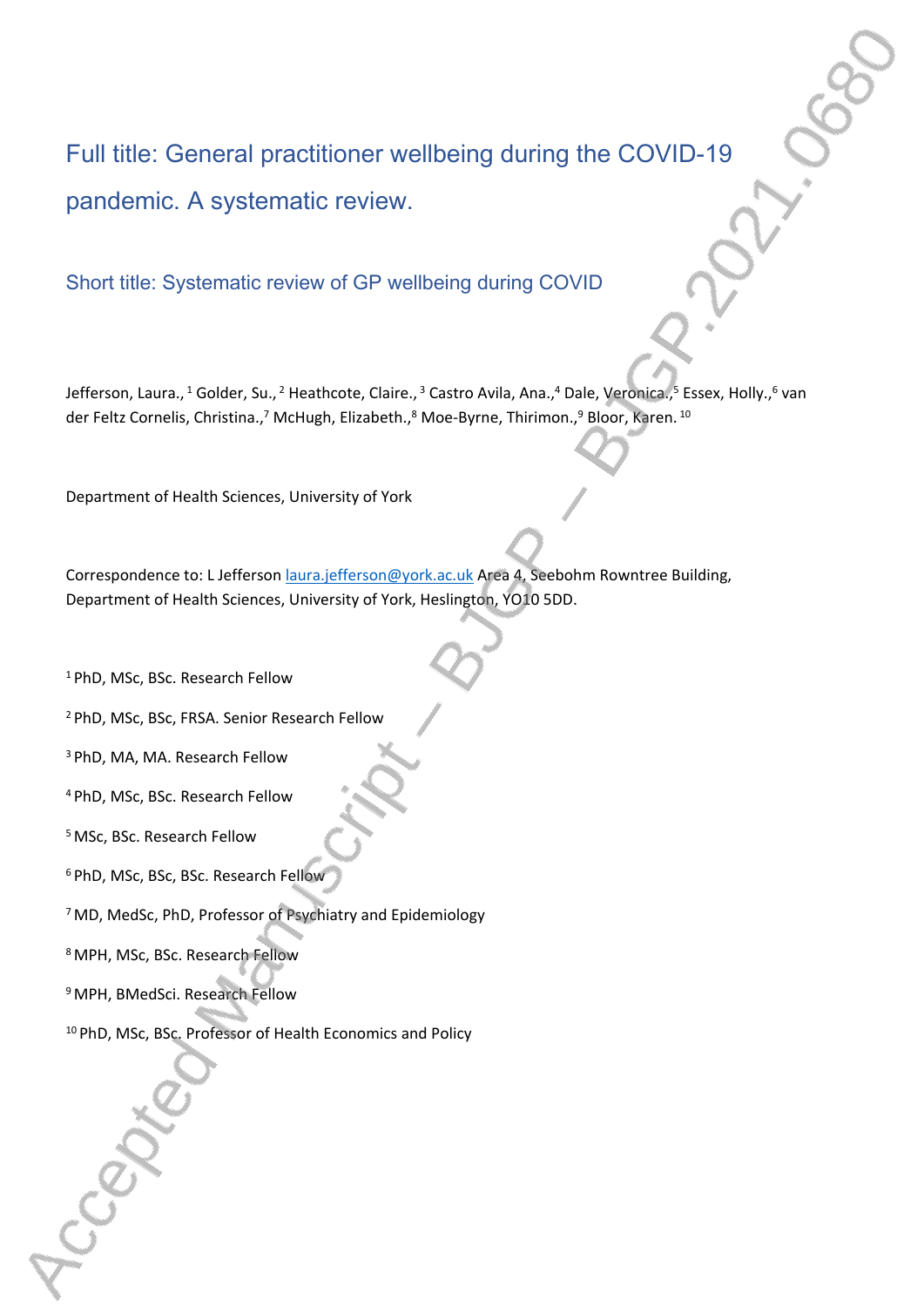Word count (excluding tables and references): 2508

Accepted Manufacture By Burns

ARIVATION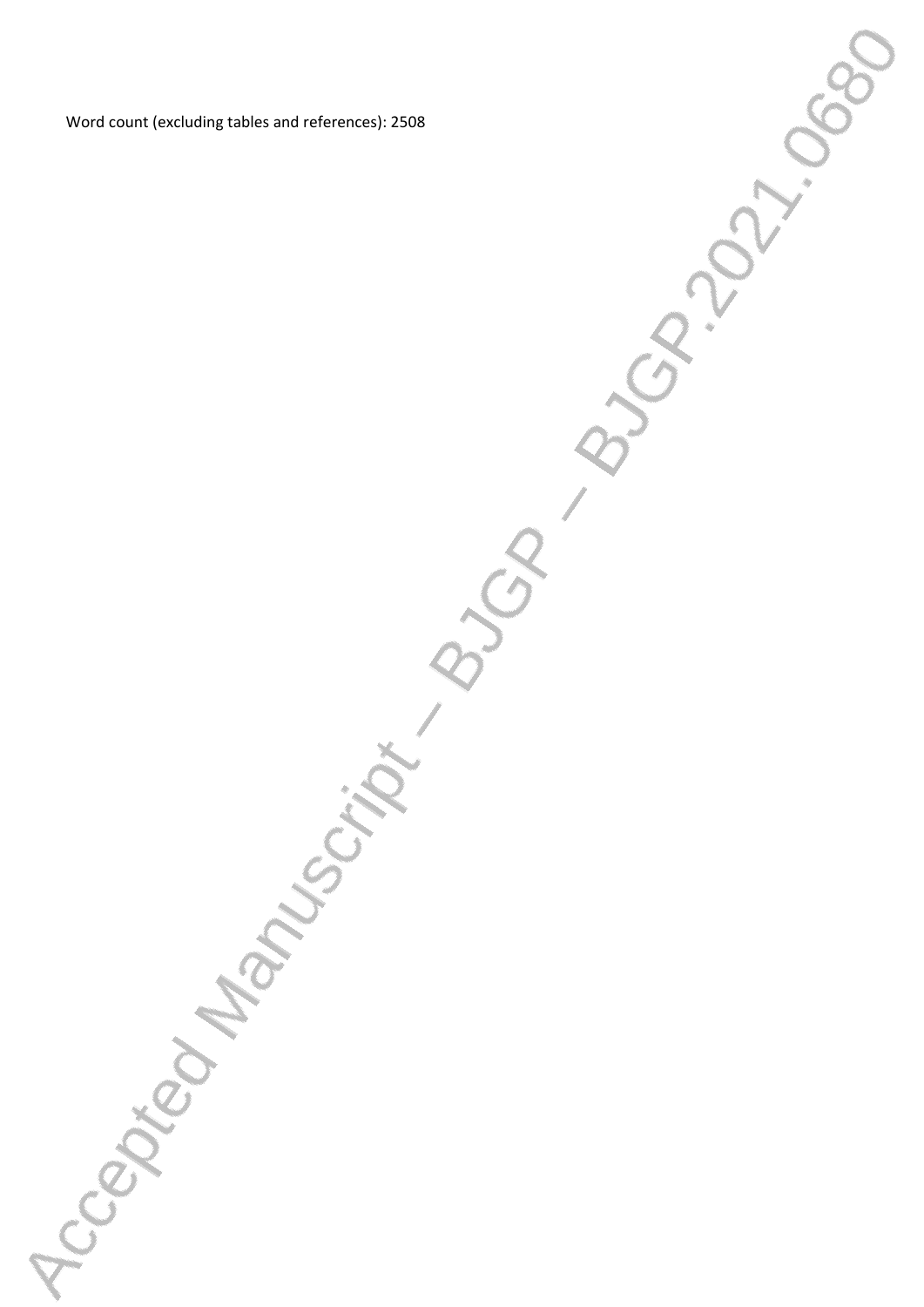#### Author contributions

This study was designed and conceived by LJ and KB, with methodological expertise from SG. Database searching was undertaken by SG and HE, EM, LJ and SG screened search results. EM, LJ, CH, ACA, SG and TMB contributed to data extraction and quality assessment, which LJ and CH synthesized. VD contributed statistical support. CVDFC provided topic expertise and contributed to the manuscript preparation. LJ wrote the first draft of this manuscript, to which all authors commented. All authors have read and agreed the final version.

## **Acknowledgements**

We would like to thank the members of our Project Steering Committee meeting for their contributions throughout the design and conduct of this study: Prof Dame Clare Gerada, Prof Michael West, Prof Michael Holmes and our Patient and Public Representatives for their contributions throughout: Patricia Thornton, Stephen Rogers and Emma Williams.

## Funding

This report is independent research commissioned and funded by the NIHR Policy Research Programme (Exploring the impact of COVID-19 on GPs' wellbeing, NIHR202329). The views expressed are those of the authors and not necessarily those of the NIHR or the Department of Health and Social Care.

## Competing interests

None declared.

# Availability of data and other materials

Materials and data used for the conduct of this research are available from the study authors on request.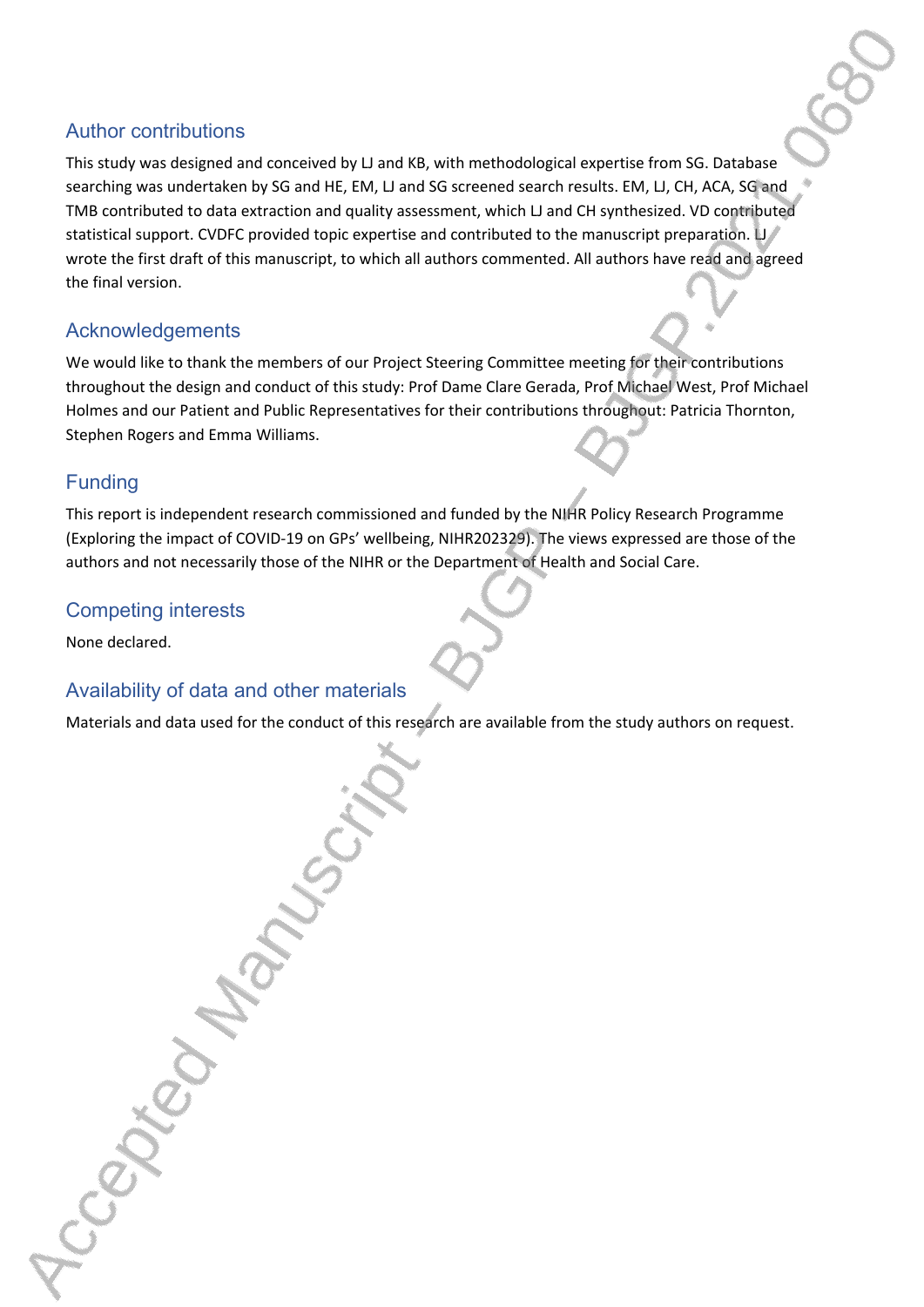# Abstract (243 words)

#### **Background**

Doctors' organisations in the UK have reported worrying levels of work-related stress and burnout in the general practitioner (GP) workforce for some time, and the COVID-19 pandemic has presented clear new challenges.

#### Aims

To synthesise international evidence exploring the impact of COVID-19 on primary care doctors' mental health and wellbeing and identify risk factors associated with their psychological wellbeing during this time.

#### Design and setting

Mixed-methods systematic review.

#### Method

We searched six bibliographic databases, Google Scholar and MedRxiv and conducted reference checking to identify studies of GP psychological wellbeing during the pandemic. Two reviewers selected studies, extracted data and assessed the quality of studies using standardised tools. Heterogeneity in outcomes, setting and design prohibited statistical pooling; we combined the studies using a convergent integrated thematic synthesis.

#### **Results**

Thirty-one studies were included. Multiple sources of stress were identified, including changed working practices, risk, exposure and inadequate PPE, information overload, pandemic preparedness and cohesion across sectors. Studies demonstrated an impact on psychological wellbeing, with some GPs experiencing stress, burnout, anxiety, depression, fear of COVID, lower job satisfaction and physical symptoms. Studies described gender and age differences: women report poorer psychological outcomes across all domains and older GPs reported greater stress and burnout. Use of outcome measures and reporting practice varied greatly.

#### **Conclusion**

Our review of international evidence demonstrates that the COVID-19 pandemic has adversely affected GPs' wellbeing around the world. Further research could explore gender and age differences, identifying interventions targeted to these groups.

*Keywords: General practice, General practitioners, Wellbeing, Mental health, COVID-19, coronavirus*

#### How this fits in

Many GPs have reported stress and burnout over recent years, which is potentially damaging not just to doctors themselves, but also to patients and healthcare systems. The coronavirus pandemic has presented new challenges and there is a need to evaluate the impact on GP wellbeing. This review synthesises the international evidence base exploring primary care doctors' psychological wellbeing during the pandemic. Studies have highlighted multiple sources of stress during this time and reported experiences of stress, burnout, anxiety, depression, fear of COVID, reduced job satisfaction and physical symptoms. Gender and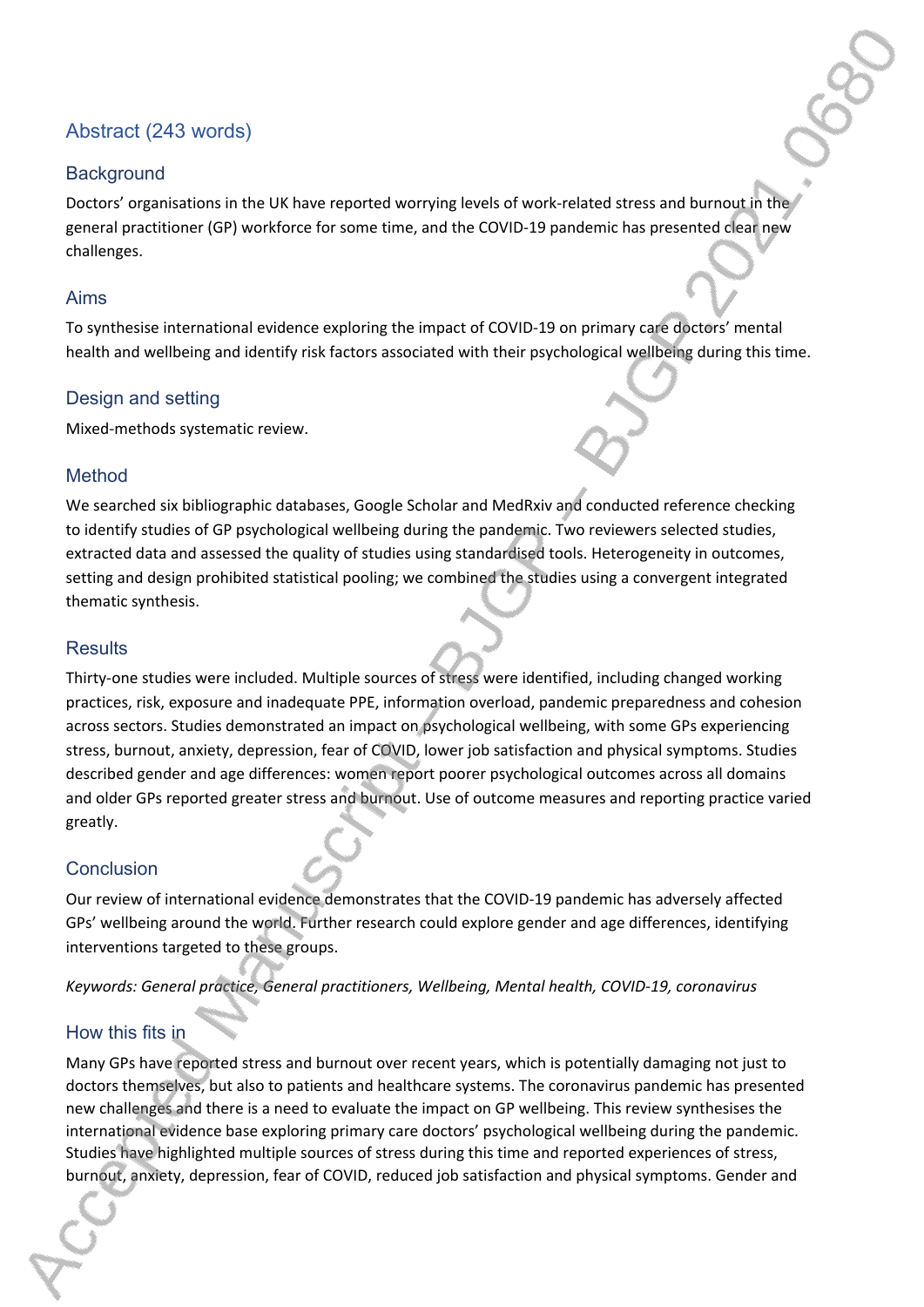age differences may warrant further research to identify interventions targeted to the needs of specific groups.

# **Background**

Doctor burnout has been described as a "global crisis"<sup>1</sup> affecting the quality of patient care<sup>2-4</sup> and sustainability of health care systems.<sup>5</sup> International literature highlights growing problems with chronic stress and burnout that threatened the mental health of doctors working in primary care settings before the COVID-19 pandemic.<sup>6-12</sup> In the UK, 37% of GPs surveyed in 2019 reported an intention to leave direct patient care<sup>13</sup> and researchers have estimated a shortage of 2,500 GPs projected to increase to 7,000 within five years if current trends continued.<sup>14</sup>

The COVID-19 pandemic has presented additional challenges for primary care doctors around the world, including rapid change, risks of infection, remote working, pent-up demand, reductions in face-to-face patient care and vaccination delivery. Research from earlier epidemics and emerging during the COVID-19 pandemic demonstrates a negative impact on clinician psychological wellbeing.15-19 Increased use of mental health support services during the pandemic has been reported at 40% and 60% by the British Medical Association (BMA) and NHS Practitioner Health service respectively (across UK health professional groups).<sup>20</sup>

While there has been a tendency for research to focus on hospital roles,<sup>21</sup> there is now a need to synthesise evidence and explore factors associated with primary care doctors' mental health and wellbeing during the pandemic.

# **Methods**

We followed the Cochrane guidance for conducting systematic reviews<sup>22</sup> and registered and published a protocol (PROSPERO ID: CRD42020225680).<sup>23</sup> We used the PRISMA checklist<sup>24</sup> to ensure the transparency of reporting.

## Search strategy

We searched six bibliographic databases (MEDLINE, Embase, PsychINFO, Science Citation Index (SCI) and Social Science Citation Index (SSCI) and Emerging Sources) for general practitioner wellbeing during the COVID-19 pandemic. Due to the current nature of the topic we also searched Google Scholar and MedRxiv, a preprint service for health research (see Supplementary Box 1 for full searches). No date or language limits were applied at the search stage. A date limit (2019 onwards) was applied once the records were entered into Endnote, in order to capture studies measuring outcomes during the pandemic. We searched reference lists of included studies. Our initial search was on 19<sup>th</sup> November 2020; we updated this on 3<sup>rd</sup> June 2021.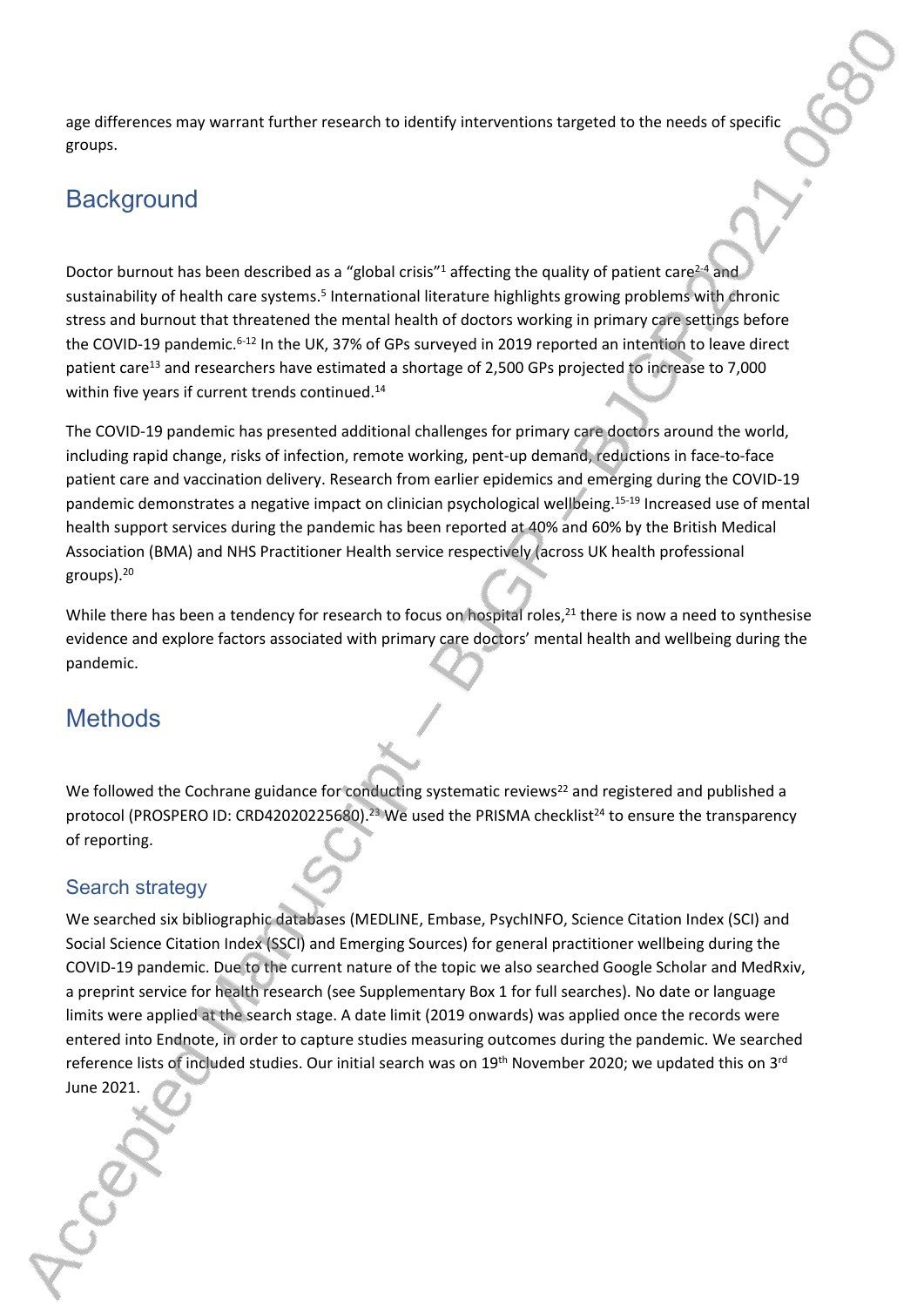#### Inclusion criteria

We included studies in any country examining the impact of the COVID-19 pandemic on measures of primary care doctors' psychological wellbeing, stress and burnout, with absenteeism and markers of workforce retention as secondary outcomes. We excluded studies solely exploring doctors' infection rates. We used international variations in terminology, for example, 'doctors working in general practice/family practice/primary care'. For simplicity in this paper we refer to all as 'GPs'. We excluded non-English language studies and those including multiple health professional groups that did not present the results for GPs separately. We did not limit by study design in this mixed-methods systematic review, but only included empirical research; editorials and purely descriptive articles were excluded. Studies rated as high risk of bias were excluded from the synthesis (see Quality Assessment).

#### Selection of studies

We entered the results of each search into an Endnote Library and removed duplicates. Two independent reviewers screened resulting records using titles and abstracts. Two of four reviewers (HE, EM, LJ or CH) screened the full text of all studies deemed potentially relevant and any disagreements were resolved by a third reviewer (LJ or SG).

#### Data extraction

One of three reviewers (EM, CH and LJ) extracted data using a pre-piloted data extraction form, crosschecking a 20% sample to ensure consistency. We extracted information regarding study design, sample size, sample characteristics, primary and secondary outcomes.

#### Quality assessment

We assessed the quality of identified reviews using the Joanna Briggs Institute (JBI) Checklist for Analytical Cross Sectional Studies<sup>25</sup> and the Critical Appraisal Skills Programme (CASP) quality checklist<sup>26</sup> for observational and qualitative studies. Two researchers (ACA, TMB, EM, VD or LJ) independently quality assessed included studies, with disagreements resolved by a third reviewer (LJ). Studies were excluded if four or more categories were rated as inadequate on the JBI tool<sup>25</sup> or if qualitative studies were rated as being 'invaluable' using the CASP tool<sup>26</sup> due to significant issues in the design and conduct of the study.

#### Data synthesis

Pooled analysis (random effects) was used to summarise age and gender data across studies. Where age groups were reported, we estimated the average age using the midpoint and frequency of the age groups. Data did not meet the requirements for statistical pooling of outcomes due to heterogeneity in outcome measures, study designs and healthcare settings.

Since this mixed methods systematic review included both quantitative and qualitative study designs covering broadly similar topics, we undertook a convergent integrated approach based on the JBI guidance for mixed methods systematic reviews.<sup>27</sup> This involved a form of narrative synthesis whereby quantitative data are described alongside qualitative findings under common themes or categories.<sup>27</sup> We used NVivo software to manage and sort the data (NVivo 12, QSR International Pty Ltd, 2018) following a process of thematic qualitative synthesis that moves from initial 'free coding' through to descriptive and then more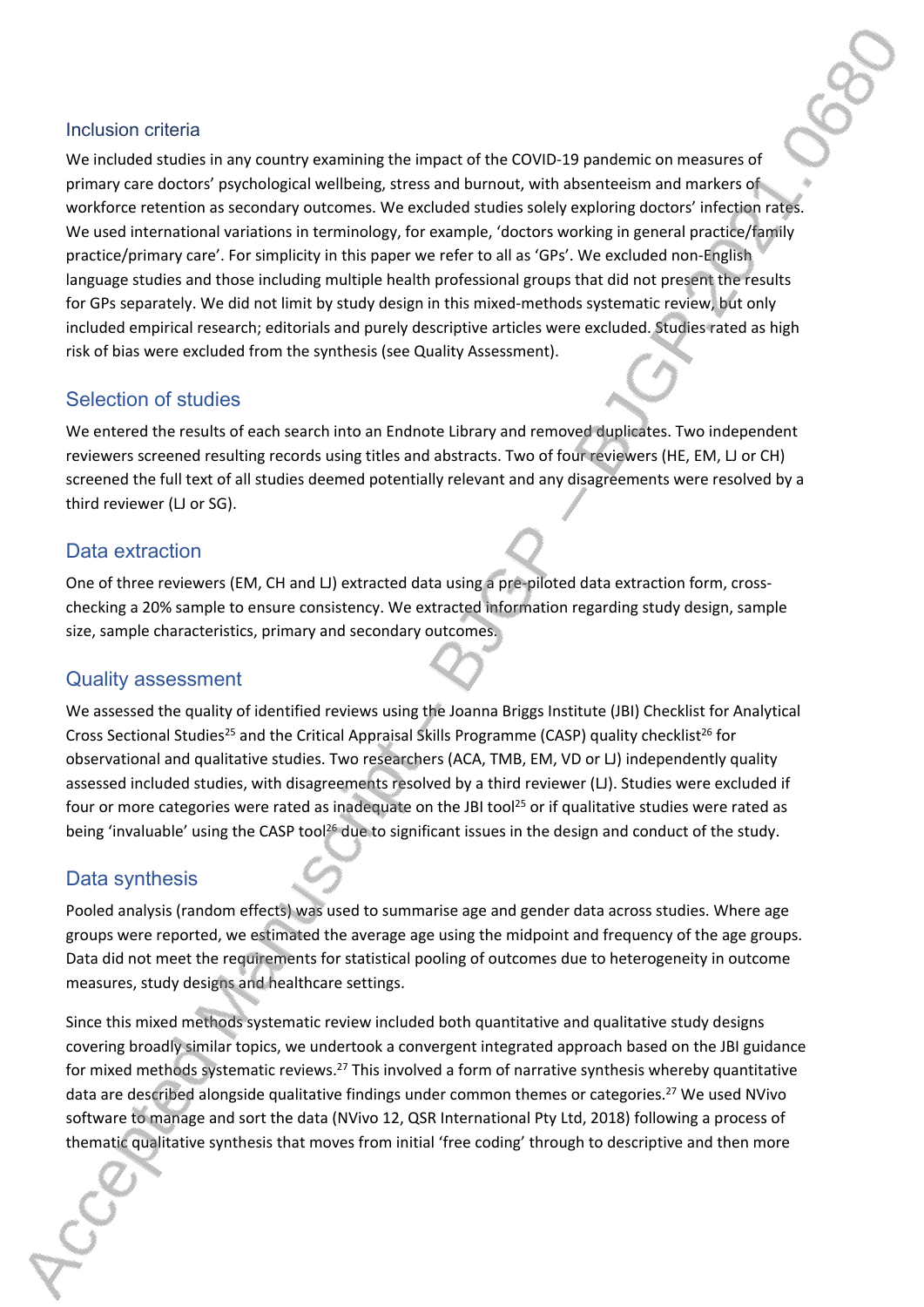analytical themes.<sup>28</sup> This process was iterative, with codes and themes refined and developed throughout the analysis process, through consultation amongst the wider research team.

# **Results**

#### Search results

2102 studies were retrieved from databases and hand searching. We removed 759 duplicates and excluded 1056 studies by screening the titles and abstracts; we screened 287 full texts and included 31 studies overall (Figure 1).

## Description of studies

Characteristics of the included studies are presented in Supplementary Table 1. Studies were dispersed geographically, with the largest numbers undertaken in Italy and China (Table 1). There were 25 crosssectional surveys, five qualitative studies and one mixed survey and qualitative study. Several validated and some non-validated measures were used to assess outcomes. Sample sizes ranged from 86 to 1040 participants (median 330) for the survey designs and 11 to 80 for the qualitative interview studies (median 14). Demographic characteristics commonly reported by studies included age and gender (Table 1), with mixed reporting of other characteristics such as years of experience (Supplementary Table 1).

## Quality Assessment

The quality of included studies was generally good, see Tables 2 and 3.

## Quality of cross-sectional surveys

Using the criteria outlined in the JBI tool,<sup>25</sup> sampling was well defined, as were study participants and settings in most studies (Table 2). Some studies reported age and gender inconsistently or lacked reporting of wider characteristics. Most studies used objective and validated measures, though some also developed measures specifically to answer novel research questions around the impact of COVID-19, which had not been validated owing to the timeframes. While statistical analyses were appropriately conducted in all but two studies, very few studies considered confounders or used strategies to deal with these. Four studies did this<sup>29-32</sup> and one study partly explored confounders.<sup>33</sup> Inadequacies in reporting were problematic, for example the most commonly used measure was the Perceived Stress Score (PSS), measured by eight studies, but this was poorly reported at times and different versions were used.

## Quality of qualitative studies

Using the CASP tool<sup>26</sup> we found all studies involving qualitative methods provided a clear statement of aims and study methodology, and the methods were deemed appropriate to address the aims of the research (Table 3). All but one study<sup>34</sup> used suitable recruitment strategies and all studies were rated as collecting data appropriately and conducting sufficiently rigorous analyses to address the research questions. No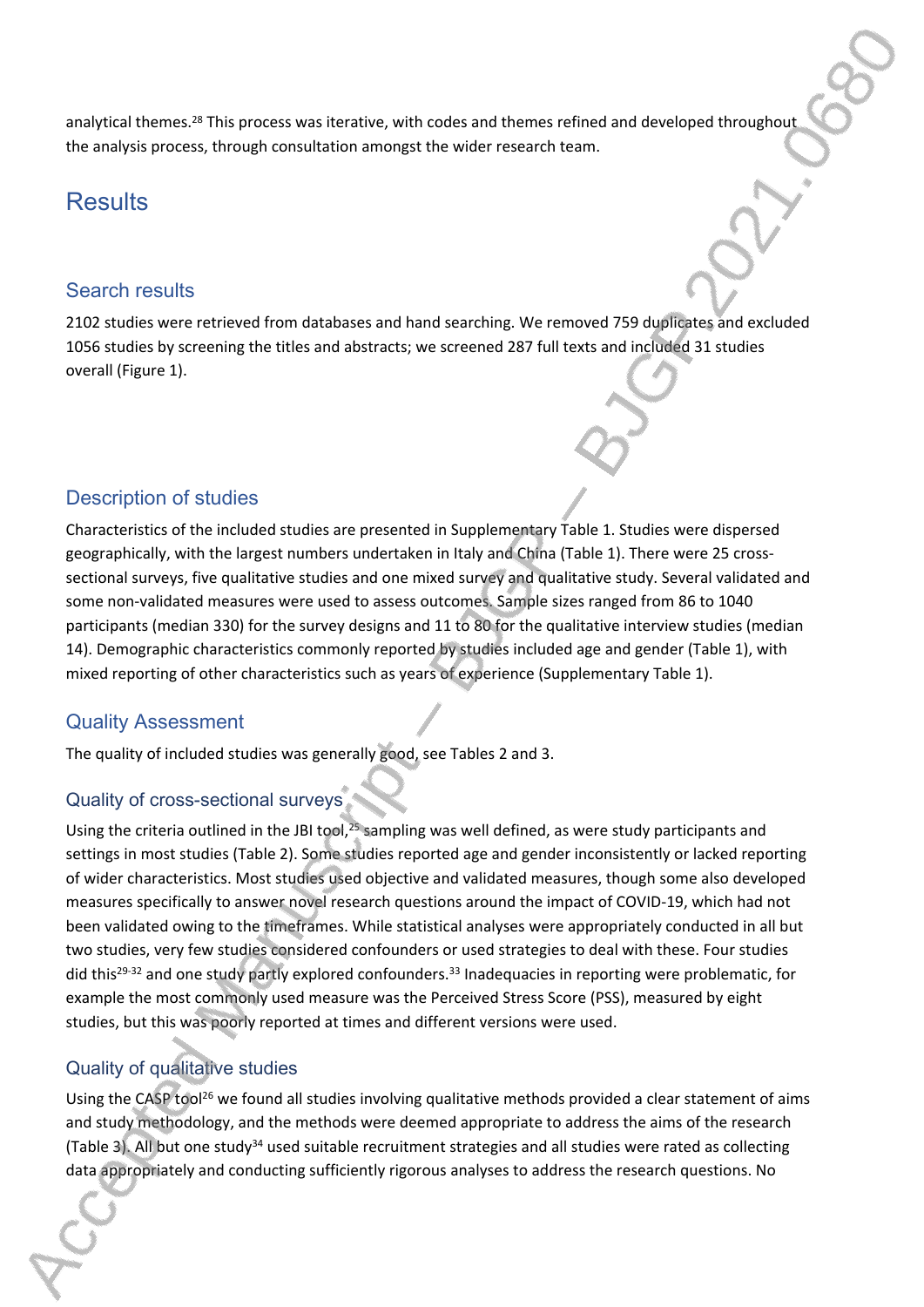studies described consideration for the effect of the relationship between interviewee and researcher. There was some ethical review in all studies, though for the majority there was limited discussion of the issues considered. One qualitative study<sup>35</sup> met the CASP quality criteria, but lacked clear information about which type of health professional the quotations related to (since multiple health professional groups were included). The study authors provided this information to us.

## Thematic findings

Findings were grouped into two overarching categories: 1) stressors and moderators and 2) outcomes, see Figure 2 and Supplementary Table 2.

#### Stressors and moderators

Both qualitative and quantitative studies assessed sources of stress during the pandemic and these were grouped thematically as factors associated with the changing nature and quantity of GP work, risk and exposure, information seeking and use, organisational and national preparedness and interdisciplinary communication. Support was seen as a moderator of stress. Further descriptions can be found in Table 4.

#### Psychological wellbeing

Reporting and measurement of psychological outcomes varied across studies, making comparisons across settings difficult.

Studies measuring stress placed GPs, on average, into 'borderline' or 'stressed' categories of the perceived stress scale (PSS)<sup>30, 36-39</sup> and, using other stress scales, moderate to severe stress was reported in between 9.5% of GPs in Oman<sup>40</sup> and 24.7% of GPs in Portugal.<sup>41</sup> In terms of burnout, studies found the greatest difficulties related to emotional exhaustion, with 24.5% to 46.1% of GPs reporting high burnout symptoms relating to the emotional exhaustion components of the scale.<sup>36, 42</sup>

Rates of anxiety ranged from 20% in Indonesia<sup>43</sup> to 95% in Turkey and Colombia.<sup>44, 45</sup> Symptoms of depression were reported to a lesser extent, and ranged from 13% in Indonesia<sup>43</sup> to 37% in Italy.<sup>46</sup> Posttraumatic stress symptoms (PTSS) were reported in 10.6% of GPs in France,<sup>36</sup> moderate to severe symptoms were reported in 45.2% of GPs in Croatia<sup>36</sup> and 32% of GPs in Italy presented with significant PTSS.<sup>46</sup>

#### *Occupational groups*

Among four studies of mixed groups of healthcare workers (HCWs), primary care doctors reported higher levels of personal perceived stress, 37, 38 worse burnout scores (relating to lower 'compassion satisfaction' and higher 'compassion fatigue'),<sup>38</sup> worse depression scores,<sup>39</sup> greater reporting of PTSS<sup>32</sup> and lower job satisfaction than other specialty groups.<sup>29</sup>

#### *Gender*

Seven studies report statistically significant differences in outcomes for women GPs, including higher stress levels,30, 36, 38, 39, 47 greater reporting of burden and burnout,36, 41, 47 greater reporting of anxiety<sup>48</sup> and higher mean PTSS scores.<sup>36</sup>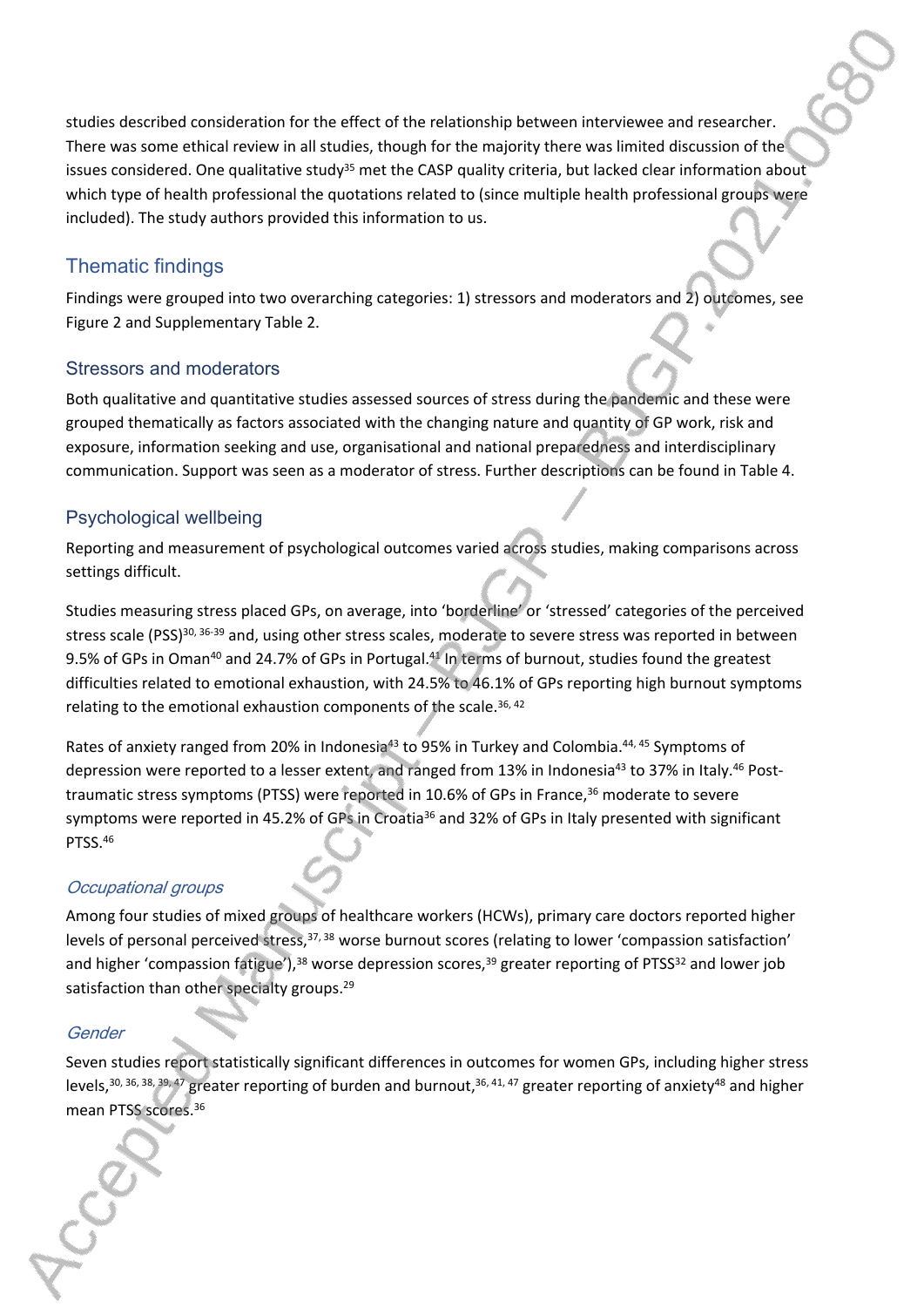#### *Age*

Older age was associated with higher stress levels in three studies, 39, 49, 50 but in Colombian GPs, younger age predicted anxiety<sup>48</sup> and in Portugal greater levels of depression were reported in GPs under 40.<sup>41</sup> In this study, increased length of time working as a doctor predicted higher burnout on items of the burnout scale relating to patient interations.<sup>41</sup>

#### Other outcomes

Four studies explored future intentions, reporting wide variations in plans to leave medicine, which were associated with general anxiety, particularly around infection risk.<sup>30, 31, 48, 51</sup> Two studies report that 7% of GPs considered leaving practice,  $30$ ,  $31$  while another<sup>48</sup> found that these intentions were associated with anxiety around protecting family members.

Ten studies explored physical symptoms - GPs reported migraines and headaches, tiredness and exhaustion, sleep disorders<sup>45, 50</sup> and increased eating, drinking and smoking.<sup>44, 48, 51</sup> More severe insomnia was associated with depressive symptoms in Italian GPs.<sup>52</sup>

UK GPs with symptoms of long COVID felt 'let down' and expressed frustration at the lack of support and recognition for the condition.<sup>53</sup>

# **Discussion**

#### **Summary**

The COVID-19 pandemic has necessitated substantial changes in primary care around the world; GPs rapidly changed working practices and managed evolving guidelines amidst uncertainty and personal risk. Our review of international literature highlights the difficulties that GPs have experienced across healthcare settings during the pandemic and shows high levels of work-related stress and burnout.<sup>30, 32, 33,</sup> 36-42, 47, 55 Rates of anxiety and depression varied considerably across international settings, as did the use of tools to measure such outcomes. Studies also lack longitudinal or 'pre-pandemic' comparators, which makes drawing firm conclusions regarding the impact of COVID-19 difficult.

Studies found gender differences, with women GPs reporting worse outcomes on all facets of psychological wellbeing.<sup>30, 36, 38, 39, 41, 47, 48</sup> Similar findings have been reported in other physician groups in China<sup>62</sup> and greater job strain has been reported amongst women doctors in dual-doctor marriages during the pandemic.<sup>63</sup> Experiences according to age varied across studies, with higher stress reported in older groups but more anxiety and depression in younger groups.

Studies included in our review show that many GPs considered leaving medicine, both to protect family members from risk of infection and because of the effects on their psychological wellbeing. Understanding the key sources of stress for GPs could enable an evidence-based approach to the development of future policy as the pandemic progresses, which may help to protect the future wellbeing of the workforce.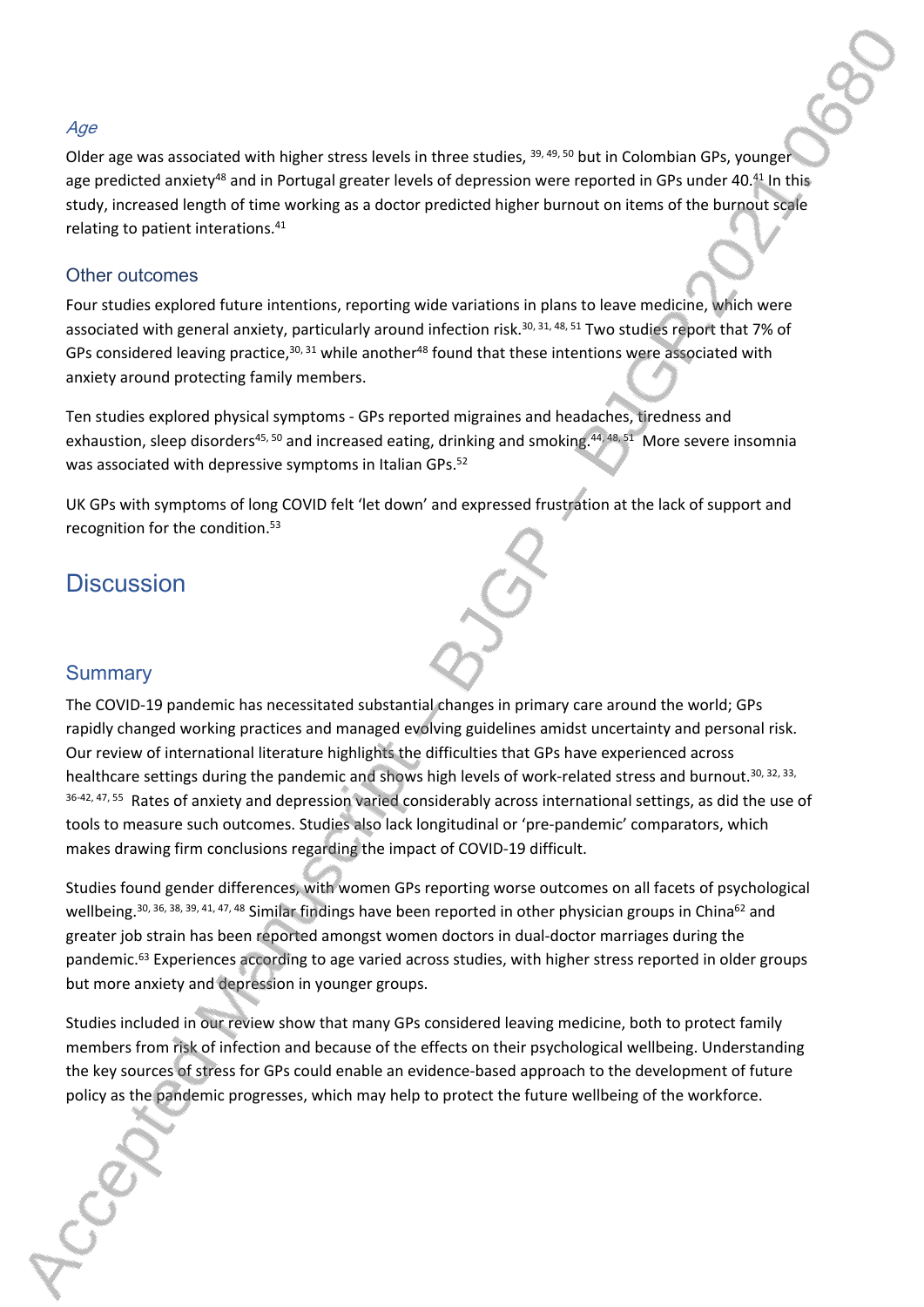#### Strengths and limitations

This is the first systematic review exploring GPs' psychological wellbeing during the COVID-19 pandemic. We used a rigorous methodology, and the combination of qualitative and quantitative literature generates an in-depth understanding of stressors and outcomes. Issues faced during the first year of the pandemic may be over-represented due to time-lags in publishing studies; further research may be needed to explore later experiences. There are limitations to these findings relating to their context, for example we excluded non-English language studies. Policymakers may wish to consider the strength of evidence from their particular settings, with potential need for further research reflecting variations in government and population responses to the pandemic, infection rates and healthcare systems. For example, further research is needed from the USA, India and Brazil, which have had the highest absolute numbers of confirmed COVID-19 deaths.<sup>65</sup> Just two studies exist from the USA,<sup>34, 57</sup> both focused only on the uptake of telemedicine during the pandemic. While three studies included UK GPs, these were limited to one geographical area,<sup>55</sup> focused on GP's experiences of long-COVID,<sup>53</sup> or formed part of international evidence from different settings.<sup>56</sup> Further UK evidence is needed.

While quality of the evidence was generally good, there were some limitations in consideration of confounders and in reporting across studies, with results pertaining to GPs often not disentangled from other HCWs, limiting the pool of research. Furthermore, most studies used cross-sectional survey designs, so there may be selection bias in types of GPs responding. The lack of longitudinal cohort designs limits the ability to assess the impact of the pandemic, and one study relied on participants' retrospective judgement, which may be flawed due to potential recall bias. There is a need to standardise tools across studies, particularly around workplace stress and burnout.

## Implications for research and practice

COVID-19 has presented many challenges and created additional pressures for the GP workforce. While GP mental health and wellbeing has been the focus of a growing international debate, our review is the first evidence synthesis on this topic. This provides an international overview of the sources of stress and psychological outcomes, and highlights the need for policy and practice to support GPs.

Gender and age differences are noteworthy and may warrant further exploration. While women may be more open in discussing difficulties and seeking support due to socialised gender norms,<sup>64</sup> women may also have experienced greater pressures during the pandemic due to wider caring responsibilities.<sup>63</sup> Increasing stress with age may result from seniority and additional roles including practice management. Policy makers and researchers may wish to consider these gender and age differences in order to design tailored interventions. Despite the increased risk of COVID-19 amongst racially minoritised groups,<sup>66</sup> we found a lack of evidence exploring the impact of ethnicity on measures of psychological wellbeing.

Our review of international evidence demonstrates that the COVID-19 pandemic has adversely affected GPs' wellbeing around the world. Policy and infrastructure are needed to support GPs during this challenging time.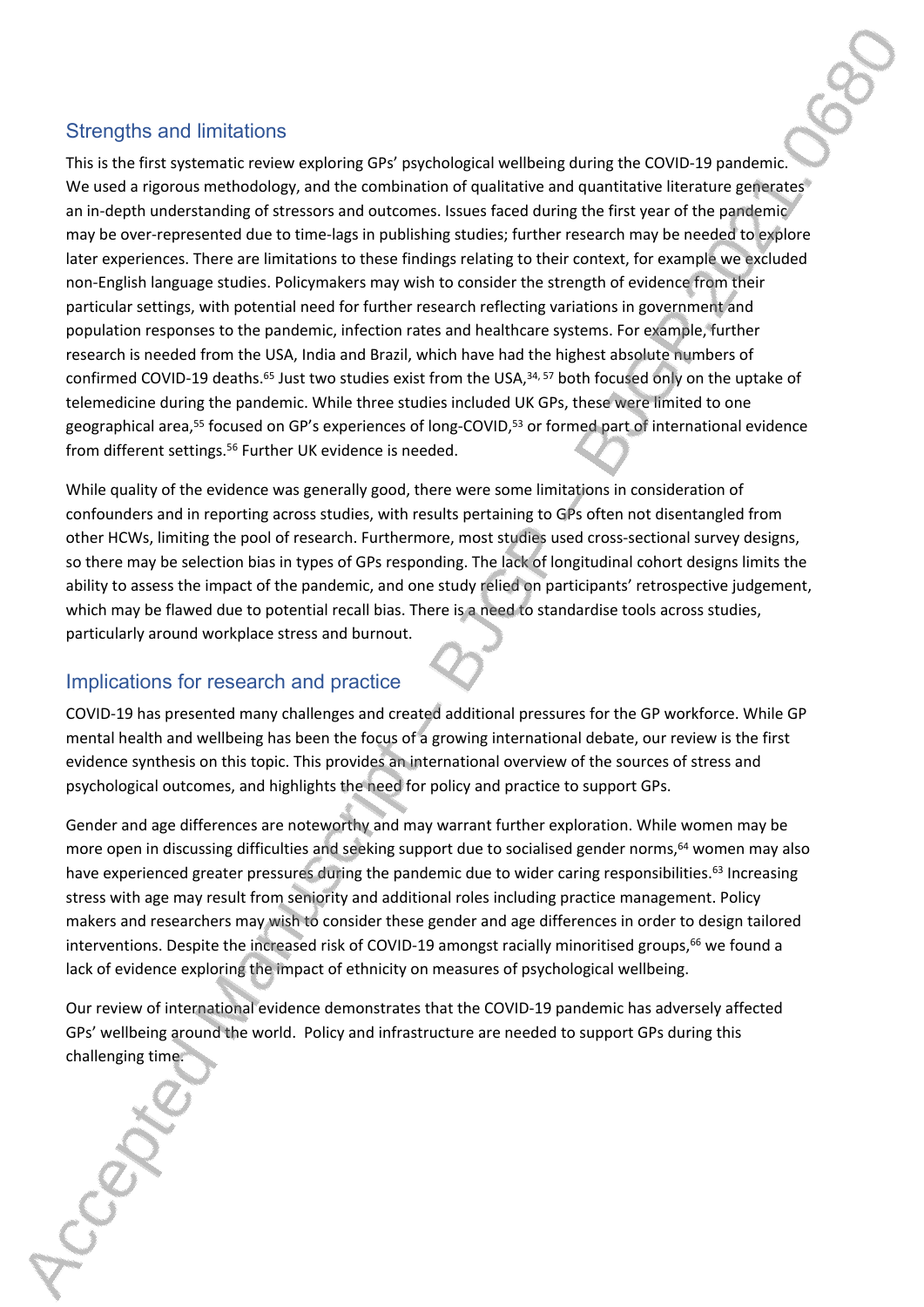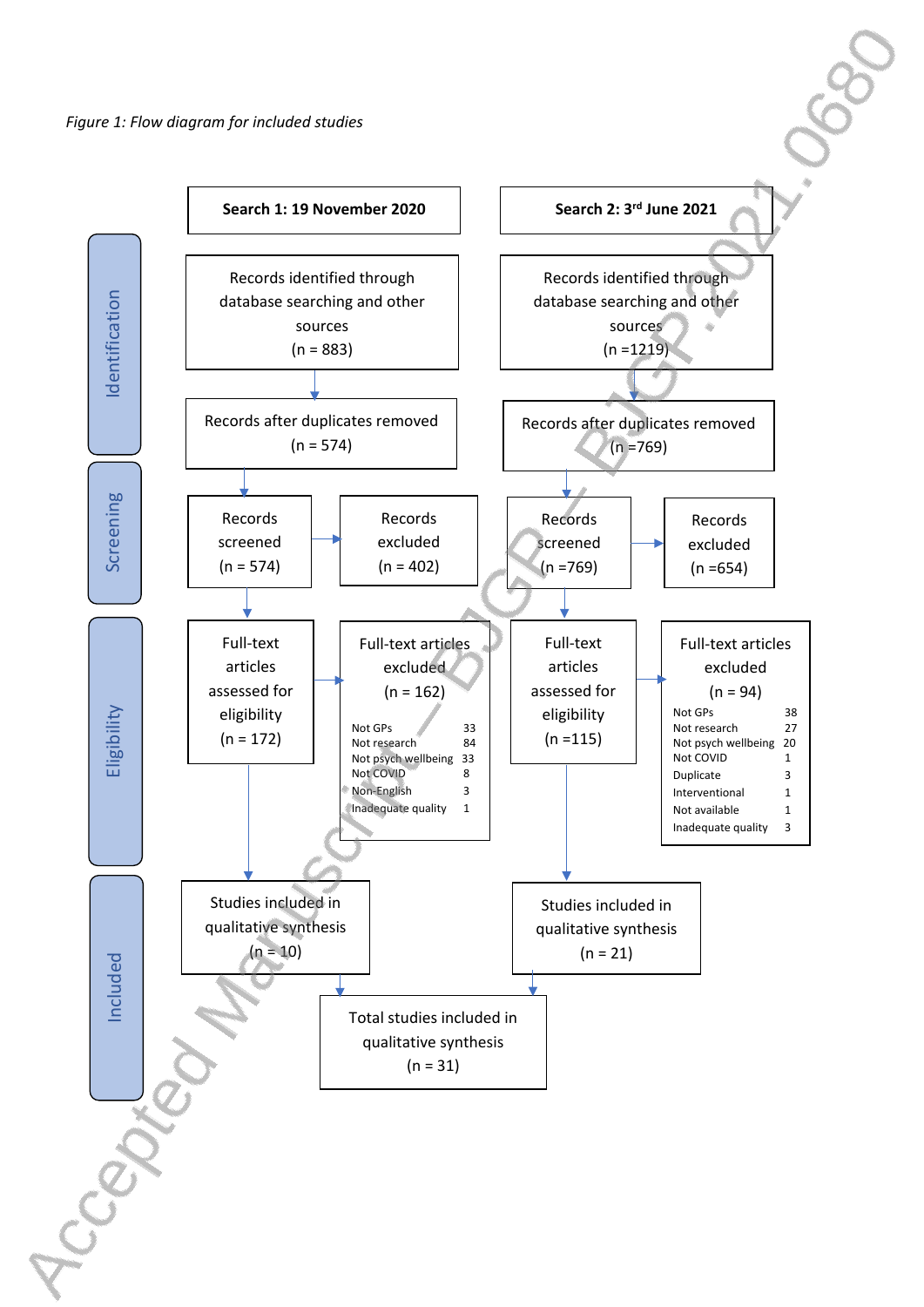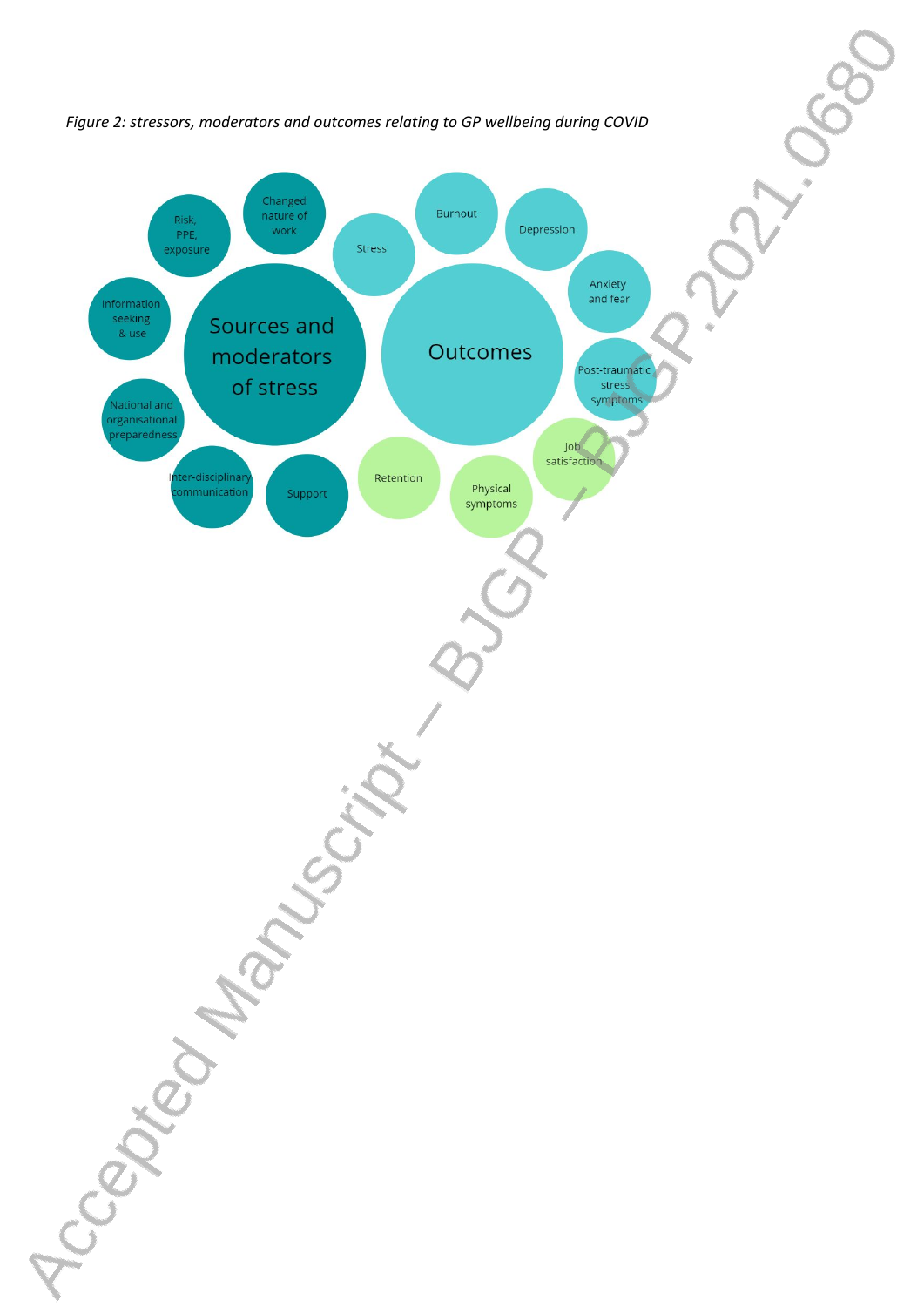*Table 1: Summary characteristics of studies*

| Location of study                  | Italy (4), China (4), Singapore (3), France (2), Colombia (2), UK (2), USA (2),<br>Australia (1), Croatia (1), Indonesia (1), Jordan (1), Oman (1), Portugal (1),<br>Romania (1), Saudi Arabia (1), Spain (1), Turkey (1) multiple countries (2) |  |  |  |  |  |
|------------------------------------|--------------------------------------------------------------------------------------------------------------------------------------------------------------------------------------------------------------------------------------------------|--|--|--|--|--|
| <b>Demographic characteristics</b> |                                                                                                                                                                                                                                                  |  |  |  |  |  |
| Age                                | Range 26-55, mean* 42.4 years 95% CI (39.6, 45.2)                                                                                                                                                                                                |  |  |  |  |  |
| Gender                             | Proportion males: 15% to 100%, overall percentage males: 41.3% (95% CI 34.6<br>$-48.5$ ).                                                                                                                                                        |  |  |  |  |  |

*\*based on 23 studies reporting sufficient information* 

Accepted Manuscript Bylon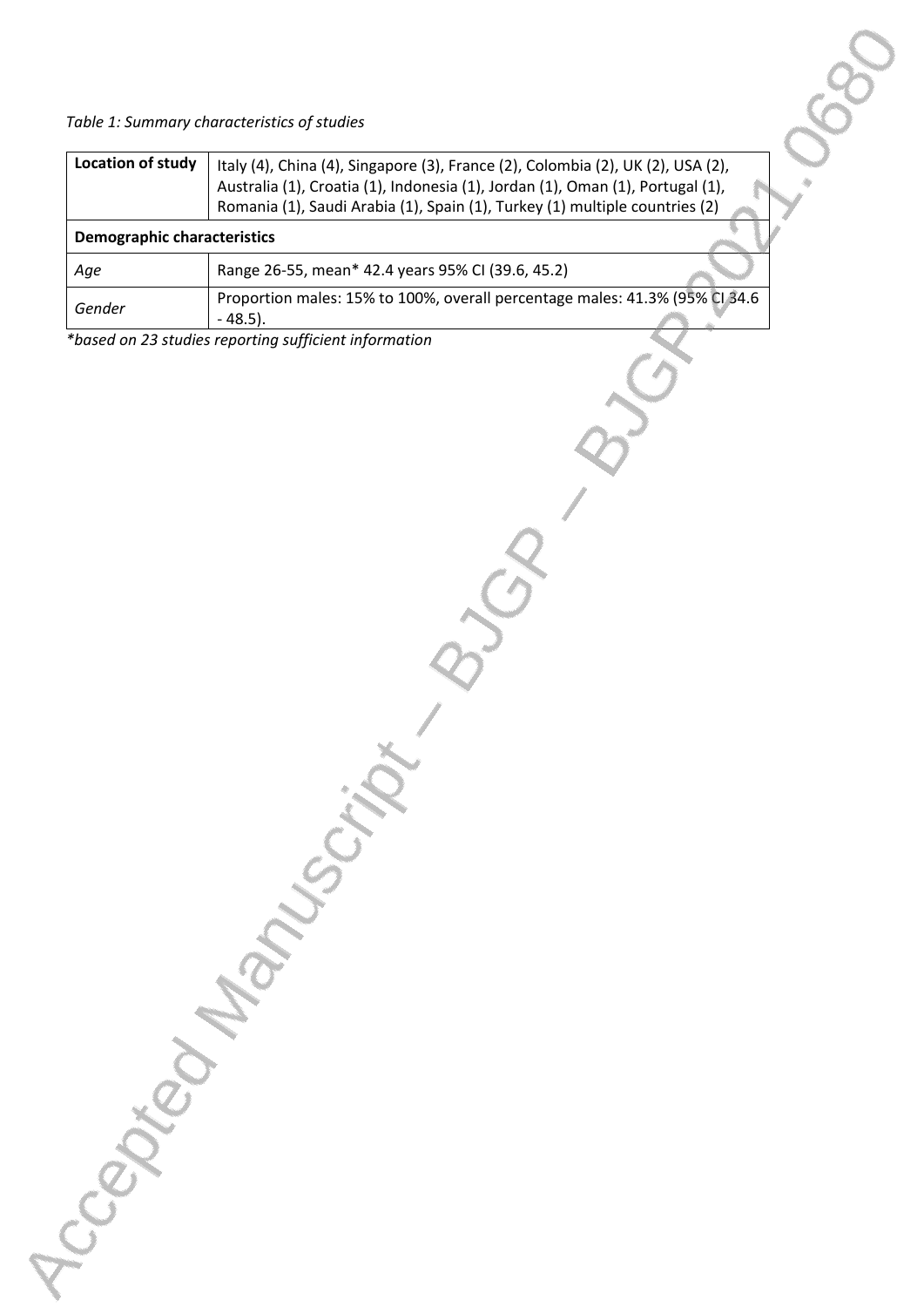# *Table 2: Quality Appraisal of cross-sectional surveys using the JBI tool (23). Questions 3 and 4 on the JBI were not applicable and are excluded here.*

| Author, year                   | 1. Were the criteria for<br>inclusion in the sample<br>clearly defined? | 2. Were the study<br>subjects and the setting<br>described in detail? | 5. Were confounding<br>factors identified? | 6. Were strategies to<br>deal with confounding<br>factors stated? | 7. Were the outcomes<br>measured in a valid and<br>reliable way? | 8. Was appropriate<br>statistical analysis<br>used? |
|--------------------------------|-------------------------------------------------------------------------|-----------------------------------------------------------------------|--------------------------------------------|-------------------------------------------------------------------|------------------------------------------------------------------|-----------------------------------------------------|
| Amerio et al, 2020             | Yes                                                                     | Yes                                                                   | <b>No</b>                                  | <b>No</b>                                                         | Yes                                                              | <b>Yes</b>                                          |
| Alrawashdeh et al, 2020        | Yes                                                                     | Yes                                                                   | Yes                                        | Yes                                                               | Yes                                                              | <b>Yes</b>                                          |
| Baptista et al, 2020           | Yes                                                                     | Yes                                                                   | <b>No</b>                                  | <b>No</b>                                                         | Yes                                                              | <b>Yes</b>                                          |
| Castelli et al, 2020           | Yes                                                                     | <b>Yes</b>                                                            | <b>No</b>                                  | <b>No</b>                                                         | <b>Yes</b>                                                       | <b>Yes</b>                                          |
| Di Monti et al, 2020           | Yes                                                                     | Yes                                                                   | <b>No</b>                                  | <b>No</b>                                                         | Yes                                                              | <b>Yes</b>                                          |
| Dutour et al, 2020             | Yes                                                                     | Yes                                                                   | Yes                                        | Yes                                                               | Yes                                                              | Yes                                                 |
| Filfilan et al, 2020           | Yes                                                                     | Yes                                                                   | <b>No</b>                                  | <b>No</b>                                                         | Yes                                                              | Yes                                                 |
| Gold et al, 2020               | Yes                                                                     | <b>No</b>                                                             | <b>No</b>                                  | <b>No</b>                                                         | <b>Unclear</b>                                                   | Yes                                                 |
| Gokdemir et al, 2020           | <b>No</b>                                                               | Yes                                                                   | Partly                                     | Partly                                                            | Yes                                                              | Yes                                                 |
| Jahan et al, 2020              | <b>No</b>                                                               | Yes                                                                   | <b>No</b>                                  | <b>No</b>                                                         | Yes                                                              | Yes                                                 |
| Lange et al, 2020              | Yes                                                                     | Yes                                                                   | <b>No</b>                                  | <b>No</b>                                                         | Yes                                                              | <b>Yes</b>                                          |
| Lau et al, 2020                | Yes                                                                     | Yes                                                                   | Yes                                        | Yes                                                               | <b>Unclear</b>                                                   | <b>Yes</b>                                          |
| Lau et al, 2021                | Yes                                                                     | Yes                                                                   | <b>No</b>                                  | <b>No</b>                                                         | <b>No</b>                                                        | Yes                                                 |
| Lee, et al 2020                | <b>Yes</b>                                                              | Yes                                                                   | <b>No</b>                                  | <b>No</b>                                                         | <b>Yes</b>                                                       | <b>Yes</b>                                          |
| Ortega-Galán et al, 2020       | Yes                                                                     | Yes                                                                   | <b>No</b>                                  | <b>No</b>                                                         | Yes                                                              | Yes                                                 |
| Monterrosa-Castro et al, 2020b | <b>Yes</b>                                                              | Yes                                                                   | <b>No</b>                                  | <b>No</b>                                                         | Partly                                                           | <b>Yes</b>                                          |
| Monterrosa-Castro et al, 2020a | Yes                                                                     | Yes                                                                   | <b>No</b>                                  | <b>No</b>                                                         | Yes                                                              | <b>Yes</b>                                          |
| Rossi et al, 2020              | Yes                                                                     | Yes                                                                   | Yes                                        | Yes                                                               | Yes                                                              | <b>Yes</b>                                          |
| Sitanggang et al, 2020         | Yes                                                                     | Yes                                                                   | <b>No</b>                                  | <b>No</b>                                                         | Yes                                                              | <b>Yes</b>                                          |
| Sotomayor-Castillo et al, 2020 | Yes                                                                     | <b>No</b>                                                             | <b>No</b>                                  | <b>No</b>                                                         | <b>No</b>                                                        | Yes                                                 |
| Stafie et al, 2020             | Yes                                                                     | Yes                                                                   | <b>No</b>                                  | <b>No</b>                                                         | <b>Yes</b>                                                       | <b>Yes</b>                                          |
| Tas et al, 2020                | Yes                                                                     | yes                                                                   | <b>No</b>                                  | <b>No</b>                                                         | Partly                                                           | <b>Yes</b>                                          |
| Trivedi et al, 2020            | Yes                                                                     | Yes                                                                   | <b>No</b>                                  | <b>No</b>                                                         | Yes                                                              | Yes                                                 |
| Tse et al, 2020                | <b>No</b>                                                               | Yes                                                                   | <b>No</b>                                  | <b>No</b>                                                         | Yes                                                              | Yes                                                 |
| Vilovic et al, 2020            | Yes                                                                     | Yes                                                                   | <b>No</b>                                  | <b>No</b>                                                         | Yes                                                              | Yes                                                 |
| Zeng et al. 2020               | Yes                                                                     | Yes                                                                   | <b>No</b>                                  | <b>No</b>                                                         | Yes                                                              | Yes                                                 |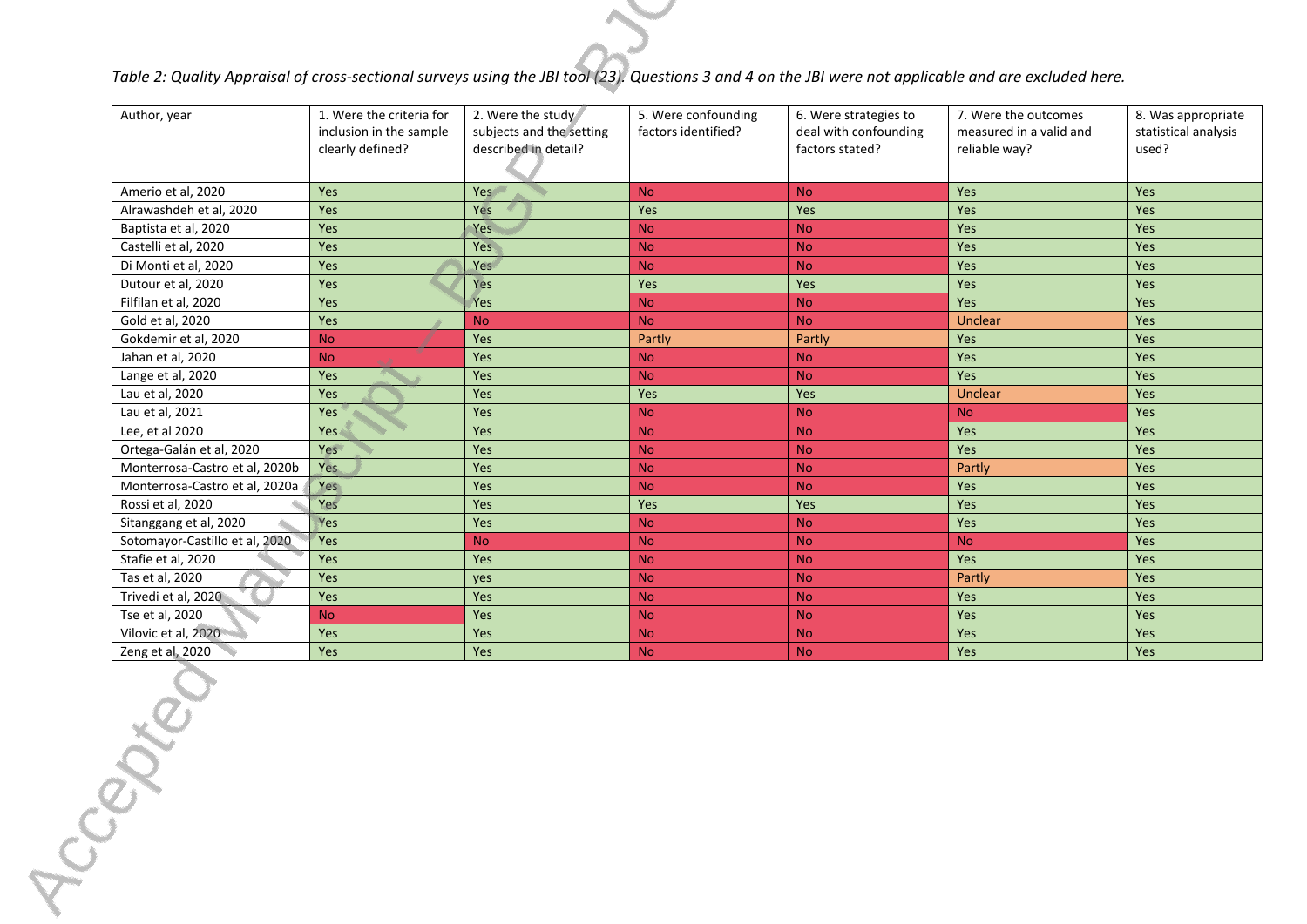*Table 3: Quality appraisal of qualitative studies using the CASP tool (24)*

| Author, year            | Section A: Are the results valid?                                       |                                                         |                                                                                               |                                                                                         |                                                                                         | Section B: What are the results?                                                                          |                                                                |                                                             | Section C: Will the<br>results help locally?           |                                      |
|-------------------------|-------------------------------------------------------------------------|---------------------------------------------------------|-----------------------------------------------------------------------------------------------|-----------------------------------------------------------------------------------------|-----------------------------------------------------------------------------------------|-----------------------------------------------------------------------------------------------------------|----------------------------------------------------------------|-------------------------------------------------------------|--------------------------------------------------------|--------------------------------------|
|                         | 1. Was there<br>a clear<br>statement of<br>the aims of<br>the research? | $2.$ Is a<br>qualitative<br>methodology<br>appropriate? | 3. Was the<br>research<br>design<br>appropriate<br>to address<br>the aims of<br>the research? | 4. Was the<br>recruitment<br>strategy<br>appropriate<br>to the aims of<br>the research? | 5. Was the<br>data<br>collected in<br>a way that<br>addressed<br>the research<br>issue? | 6. Has the<br>relationship<br>between<br>researcher and<br>participants been<br>adequately<br>considered? | 7. Have ethical<br>issues been<br>taken into<br>consideration? | 8. Was the<br>data<br>analysis<br>sufficiently<br>rigorous? | 9. Is there<br>a clear<br>statement<br>of<br>findings? | 10. How valuable is<br>the research? |
| Alrawashdeh et al, 2020 | Yes                                                                     | Yes                                                     | Yes                                                                                           | Yes                                                                                     | <b>Yes</b>                                                                              | <b>No</b>                                                                                                 | <b>Yes</b>                                                     | Yes                                                         | <b>Yes</b>                                             | Valuable                             |
| Gomez et al, 2020       | Yes                                                                     | Yes                                                     | Yes                                                                                           | <b>No</b>                                                                               | <b>Yes</b>                                                                              | <b>No</b>                                                                                                 | <b>Yes</b>                                                     | Yes                                                         | Yes                                                    | Valuable                             |
| Taylor et al, 2020      | <b>Yes</b>                                                              | Yes                                                     | Yes                                                                                           | Yes                                                                                     | <b>Yes</b>                                                                              | <b>No</b>                                                                                                 | <b>Yes</b>                                                     | Yes                                                         | Yes                                                    | Valuable                             |
| Wanat et al, 2020       | <b>Yes</b>                                                              | Yes                                                     | <b>Yes</b>                                                                                    | Yes                                                                                     | <b>Yes</b>                                                                              | <b>No</b>                                                                                                 | Yes                                                            | Yes                                                         | <b>Yes</b>                                             | Valuable                             |
| Xu et al, 2020          | Yes                                                                     | Yes                                                     | <b>Yes</b>                                                                                    | <b>Yes</b>                                                                              | <b>Yes</b>                                                                              | <b>No</b>                                                                                                 | Yes                                                            | Yes                                                         | Partly                                                 | Valuable                             |
| Yin et al, 2020         | Yes                                                                     | Yes                                                     | <b>Unclear</b>                                                                                | Yes                                                                                     | Yes                                                                                     | <b>No</b>                                                                                                 | Yes                                                            | Yes                                                         | Yes                                                    | Valuable                             |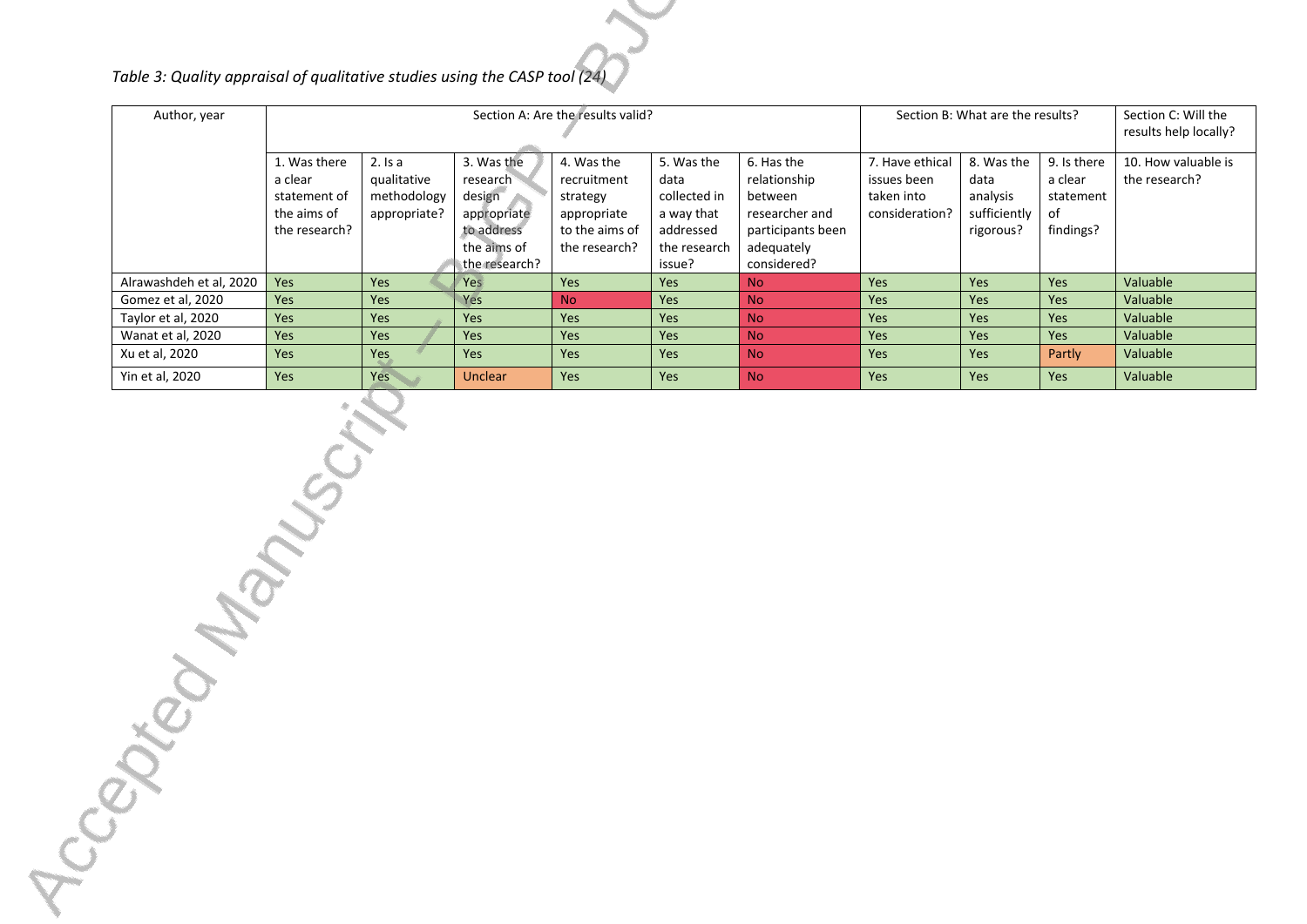# **References**

1. The Lancet. Physician burnout: a global crisis. The Lancet. 2019:93. DOI: [https://doi.org/10.1016/S0140-6736\(19\)31573-9](https://doi.org/10.1016/S0140-6736(19)31573-9)

2. West CP, Tan AD, Habermann TM, et al. Association of resident fatigue and distress with perceived medical errors. JAMA. 2009;302(12):1294-300.

3. NHS England. Links between NHS staff experience and patient satisfaction: Analysis of surveys from 2014 and 2015. Published 2018. Available online at: [https://www.england.nhs.uk/wp](https://www.england.nhs.uk/wp-content/uploads/2018/02/links-between-nhs-staff-experience-and-patient-satisfaction-1.pdf)[content/uploads/2018/02/links-between-nhs-staff-experience-and-patient-satisfaction-1.pdf](https://www.england.nhs.uk/wp-content/uploads/2018/02/links-between-nhs-staff-experience-and-patient-satisfaction-1.pdf) (last accessed 10/08/21).

4. West M, Markiewicz L. Effective team work in health care. In: Ferlie E, Montgomery K, A RP, editors. The Oxford handbook of health care management: Oxford University Press; 2016. p. 231-52.

5. King's Fund. Introduction to Closing the Gap Report: Available online: <https://www.kingsfund.org.uk/publications/closing-gap-health-care-workforce> (last accessed 05/08/21). 2019.

6. BMA. Caring for the mental health of the medical workforce. 2019. Available online: <https://www.bma.org.uk/media/1365/bma-caring-for-the-mental-health-survey-oct-2019.pdf> (last accessed 05/08/21).

7. Kane L. Medscape National Physician Burnout, Depression and suicide report 2019. Available online at: https://www.medscape.com/slideshow/2019-lifestyle-burnout-depression-6011056(last accessed 02/11/21)

8. Shanafelt TD, Boone S, Tan L, et al. Burnout and satisfaction with work-life balance among US physicians relative to the general US population. Arch Intern Med. 2012;172(18):1377-85.

9. Orton P, Orton C, Pereira Gray D. Depersonalised doctors: a cross-sectional study of 564 doctors, 760 consultations and 1876 patient reports in UK general practice. BMJ Open. 2012;2(1):e000274.

10. Imo UO. Burnout and psychiatric morbidity among doctors in the UK: a systematic literature review of prevalence and associated factors. BJPsych Bull. 2017;41(4):197-204.

11. GMC. The state of medical education and practice in the UK. 2019. Available online: [https://www.gmc-uk.org/about/what-we-do-and-why/data-and-research/the-state-of-medical](https://www.gmc-uk.org/about/what-we-do-and-why/data-and-research/the-state-of-medical-education-and-practice-in-the-uk)[education-and-practice-in-the-uk](https://www.gmc-uk.org/about/what-we-do-and-why/data-and-research/the-state-of-medical-education-and-practice-in-the-uk) (last accessed 05/08/21).

12. McKinley N, McCain RS, Convie L, et al. Resilience, burnout and coping mechanisms in UK doctors: a cross-sectional study. BMJ Open. 2020;10(1):e031765.

13. Walker, B., Moss, C., Gibson J, et al. Tenth National GP Worklife Survey. University of Manchester: Policy Research Unit in Commissioning and the Healthcare System Manchester Centre for Health Economics. 2020. Available online:

https://prucomm.ac.uk/assets/uploads/Tenth\_GPWLS\_2019\_Final\_version\_postreview\_corrected\_1.pdf (last accessed 17/01/22)

14. King's Fund. Closing the gap report. Chapter 7: modelling the impact of reform and funding on nursing and GP shortages. 2019. Available online:

[https://www.kingsfund.org.uk/sites/default/files/2019-03/closing-the-gap-health-care-workforce](https://www.kingsfund.org.uk/sites/default/files/2019-03/closing-the-gap-health-care-workforce-full-report.pdf#page=107)[full-report.pdf#page=107](https://www.kingsfund.org.uk/sites/default/files/2019-03/closing-the-gap-health-care-workforce-full-report.pdf#page=107) (last accessed 05/08/21).

15. Badahdah AM, Khamis F, Mahyijari NA. The psychological well-being of physicians during COVID-19 outbreak in Oman. Psychiatry Res. 2020;289:113053.

16. Du J, Dong L, Wang T, et al. Psychological symptoms among frontline healthcare workers during COVID-19 outbreak in Wuhan. Gen Hosp Psychiatry. 2020;67:144-5.

17. Lai J, Ma S, Wang Y, et al. Factors Associated With Mental Health Outcomes Among Health Care Workers Exposed to Coronavirus Disease 2019. JAMA Netw Open. 2020;3(3):e203976.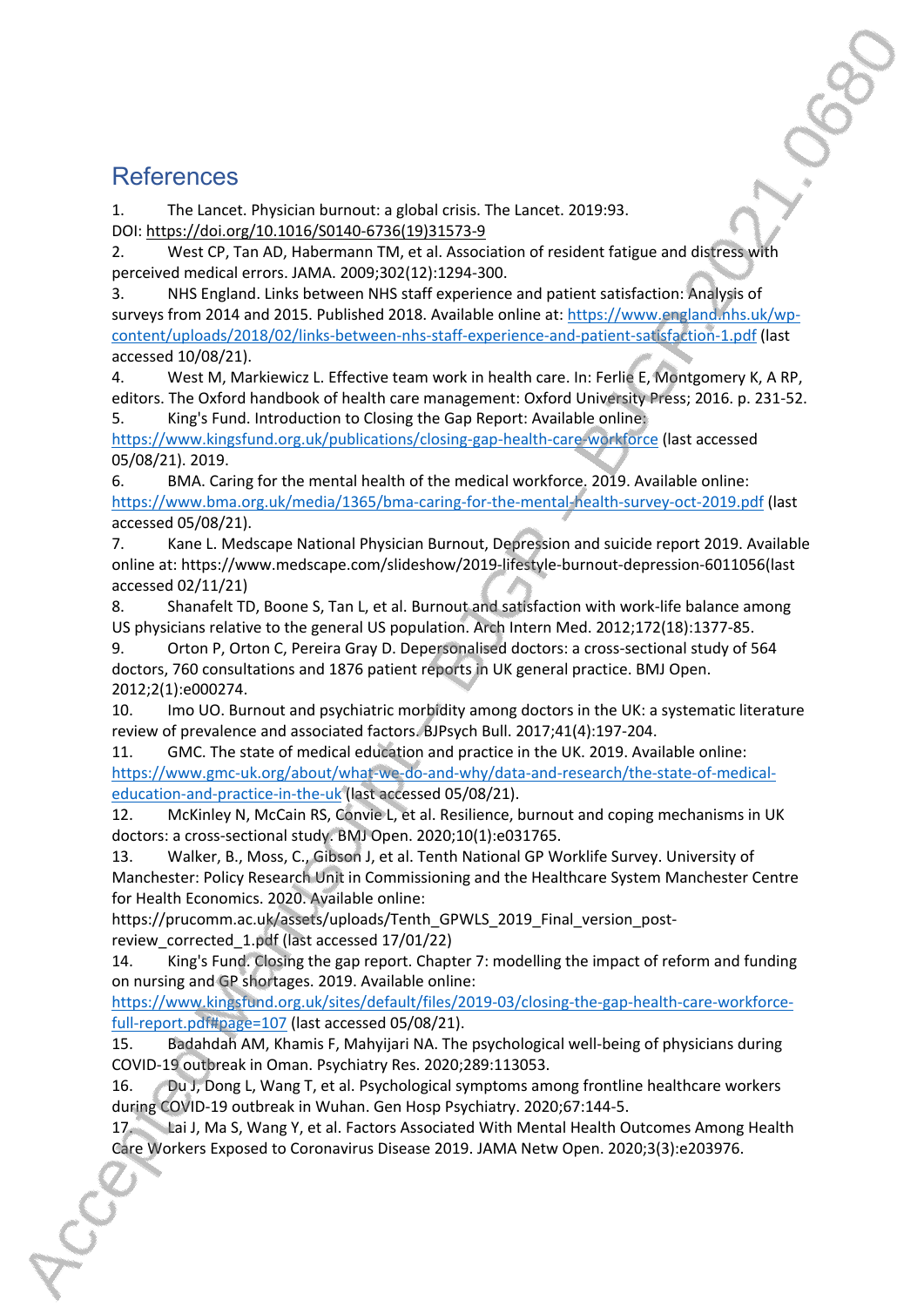18. Maunder RG, Lancee WJ, Balderson KE, et al. Long-term psychological and occupational effects of providing hospital healthcare during SARS outbreak. Emerg Infect Dis. 2006;12(12):1924- 32.

19. Tam CW, Pang EP, Lam LC, et al. Severe acute respiratory syndrome (SARS) in Hong Kong in 2003: stress and psychological impact among frontline healthcare workers. Psychol Med. 2004;34(7):1197-204.

20. British Medical Association. Written evidence submitted by the British Medical Association (WBR0069) to the Health and Social Care Select Committee. 2021. Available online at: https://committees.parliament.uk/writtenevidence/11201/pdf/ (last accessed 21/01/22)

21. De Kock JH, Latham HA, Leslie SJ, et al. A rapid review of the impact of COVID-19 on the mental health of healthcare workers: implications for supporting psychological well-being. BMC Public Health. 2021;21(1):104.

22. Higgins JPT TJ, Chandler J, Cumpston M, et al. Cochrane, 2021. . Cochrane Handbook for Systematic Reviews of Interventions version 6.2 (updated February 2021). Available from [www.training.cochrane.org/handbook.2021](file:///C:/Users/ld132/Downloads/www.training.cochrane.org/handbook.2021) [

23. L. Jefferson, S. Golder, V. Dale, et al. Systematic review protocol exploring the impact of the COVID-19 pandemic on the wellbeing of general practitioners. medRxiv. 2021.

08.05.21261627; doi: https://doi.org/10.1101/2021.08.05.21261627

24. Moher D, Liberati A, Tetzlaff J, et al. Preferred reporting items for systematic reviews and meta-analyses: the PRISMA statement. BMJ. 2009;339:b2535.

25. Joanna Briggs Institute Checklist for Analytical Cross Sectional Studies. 2017. Available online: [https://joannabriggs.org/sites/default/files/2019-05/JBI\\_Critical\\_Appraisal-](https://joannabriggs.org/sites/default/files/2019-05/JBI_Critical_Appraisal-Checklist_for_Analytical_Cross_Sectional_Studies2017_0.pdf)

Checklist for Analytical Cross Sectional Studies2017 0.pdf (last accessed 05/08/21).

26. Critical Appraisal Skills Programme. CASP Qualitative Checklist. 2018. Available online: <https://casp-uk.net/wp-content/uploads/2018/01/CASP-Qualitative-Checklist-2018.pdf> (last accessed 05/08/21).

27. Stern C, Lizarondo L, Carrier J, et al. Methodological guidance for the conduct of mixed methods systematic reviews. JBI Evid Synth. 2020;18(10):2108-18.

28. Thomas J, Harden A. Methods for the thematic synthesis of qualitative research in systematic reviews. BMC Med Res Methodol. 2008;8:45.

29. Alrawashdeh HM, Al-Tammemi AB, Alzawahreh MK, et al. Occupational burnout and job satisfaction among physicians in times of COVID-19 crisis: a convergent parallel mixed-method study. BMC public health. 2021;21(1):811.

30. Dutour M, Kirchhoff A, Janssen C, et al. Family medicine practitioners' stress during the COVID-19 pandemic: a cross-sectional survey. BMC Fam Pract. 2021;22(1):36.

31. Lau J, Tan DHY, Wong GJ, et al. Prepared and highly committed despite the risk of COVID-19 infection: A cross-sectional survey of primary care physicians' concerns and coping strategies in Singapore. BMC Fam Pract 22, 22 (2021). https://doi.org/10.1186/s12875-021-01370-7

32. Rossi R, Socci V, Pacitti F, et al. Mental Health Outcomes Among Healthcare Workers and the General Population During the COVID-19 in Italy. Front Psychol. 2020;11:608986.

33. Gokdemir O, Pak H, Bakola M, et al. Family Physicians' Knowledge about and Attitudes towards COVID-19 - A Cross-sectional Multicentric Study. Infect Chemother. 2020;52(4):539-49. 34. Gomez T, Anaya YB, Shih KJ, et al. A Qualitative Study of Primary Care Physicians' Experiences with Telemedicine during COVID-19. Journal of the American Board of Family Medicine. 2021;34:S61-S70.

35. Xu Z, Ye Y, Wang Y, et al. Primary Care Practitioners' Barriers to and Experience of COVID-19 Epidemic Control in China: a Qualitative Study. J Gen Intern Med. 2020;35(11):3278-84.

36. Lange M, Joo S, Couette PA, et al. Impact on mental health of the COVID-19 outbreak among general practitioners during the sanitary lockdown period. Ir J Med Sci. 2021 Mar 4:1–4. doi: 10.1007/s11845-021-02513-6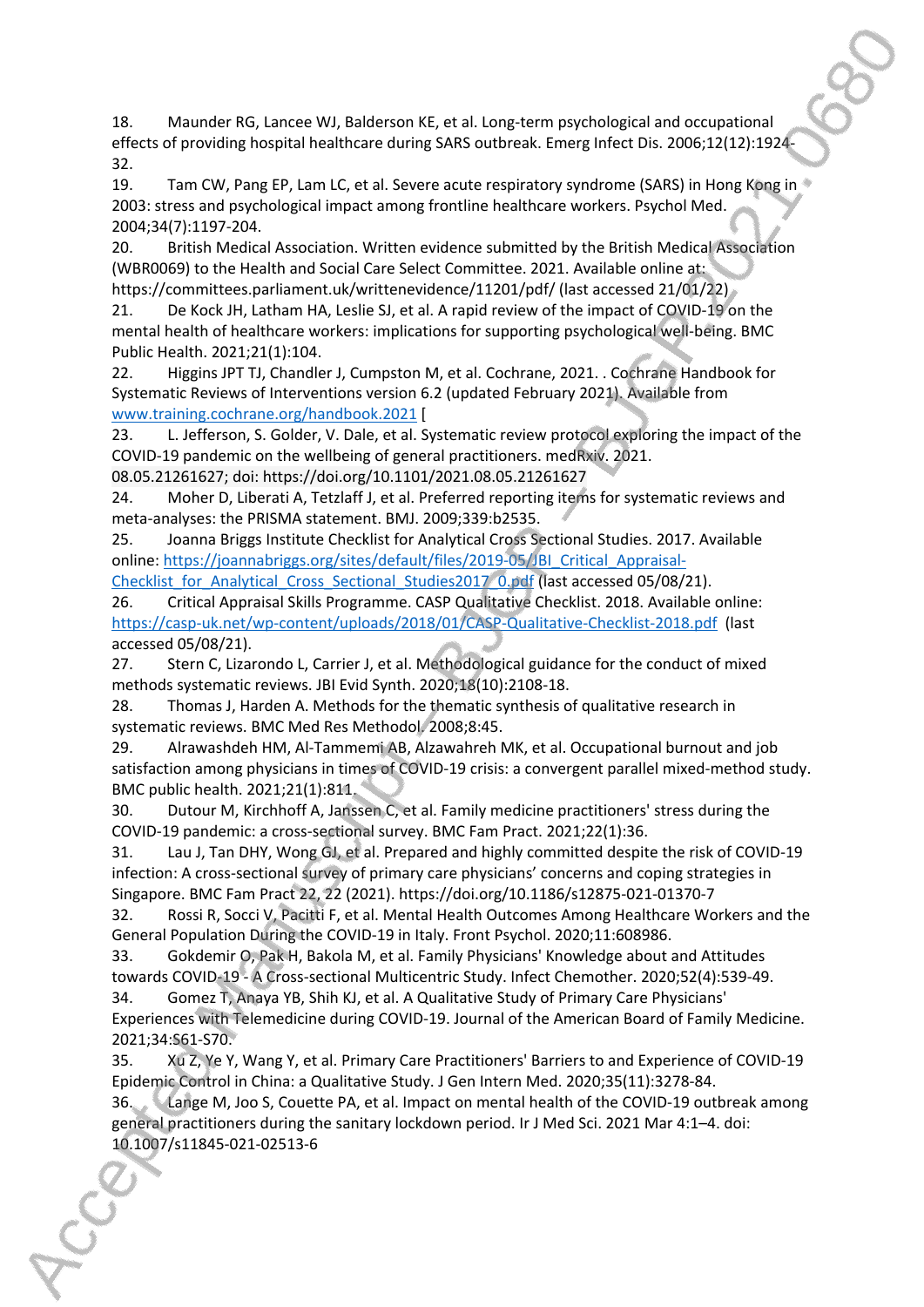37. Lee ES, Tan SY, Lee PSS, et al. Perceived stress and associated factors among healthcare workers in a primary healthcare setting: the Psychological Readiness and Occupational Training Enhancement during COVID-19 Time (PROTECT) study. Singapore Med J. 2020 Dec 2. doi: 10.11622/smedj.2020163

38. Ortega-Galan AM, Ruiz-Fernandez MD, Lirola MJ, et al. Professional Quality of Life and Perceived Stress in Health Professionals before COVID-19 in Spain: Primary and Hospital Care. Healthcare. 2020;8(4):10.

39. Vilovic T, Bozic J, Vilovic M, et al. Family physicians' standpoint and mental health assessment in the light of COVID-19 pandemic-a nationwide survey study. International Journal of Environmental Research and Public Health. 2021;18(4):1-17.

40. Jahan F, Al Zadjali NMI, Siddiqui M, et al. Mental health status among health care workers in primary care exposed to COVID-19 pandemic in North Batinah, Oman. European Journal of Molecular and Clinical Medicine. 2021;8(3):1268-80.

41. Baptista S, Teixeira A, Castro L, et al. Physician Burnout in Primary Care during the COVID-19 Pandemic: A Cross-Sectional Study in Portugal. J Prim Care Community Health. 2021;12:21501327211008437.

42. Di Monte C, Monaco S, Mariani R, et al. From Resilience to Burnout: Psychological Features of Italian General Practitioners During COVID-19 Emergency. Front Psychol. 2020;11:567201.

43. Sitanggang FP, Wirawan GBS, Wirawan IMA, et al. Determinants of Mental Health and Practice Behaviors of General Practitioners During COVID-19 Pandemic in Bali, Indonesia: A Crosssectional Study. Risk Management & Healthcare Policy. 2021;14:2055-64.

44. Monterrosa-Castro A, Buelvas-de-la-Rosa C, Ordosgoitia-Parra E. Probable generalized anxiety disorders in the COVID-19 pandemic: assessment in general practitioners in the Colombian Caribbean. Duazary. 2021;18(1):7-19.

45. Taş BG, Ozceylan G, Ozturk GZ, et al. Evaluation of Job Strain of Family Physicians in COVID-19 Pandemic Period- An Example from Turkey. J Community Health. 2021 Aug;46(4):777-785. doi: 10.1007/s10900-020-00950-5.

46. Castelli L, Di Tella M, Benfante A, et al. The psychological impact of COVID-19 on general practitioners in Piedmont, Italy. J Affect Disord. 2021;281:244-6.

47. Stafie CS, Profire L, Apostol MM, et al. The professional and psycho-emotional impact of the COVID- 19 pandemic on medical care-a Romanian GPS' perspective. Int J Environ Res Public Health. 2021;18(4):1-14.

48. Monterrosa-Castro A, Redondo-Mendoza V, Mercado-Lara M. Psychosocial factors associated with symptoms of generalized anxiety disorder in general practitioners during the COVID-19 pandemic. J Investig Med. 2020;68(7):1228-34.

49. Filfilan NN, Alzhrani EY, Algethamy RF, et al. Psychosocial Impact of COVID-19 on Family Physicians in the Kingdom of Saudi Arabia. Middle East Journal of Family Medicine. 2020;18(12):91- 7.

50. Zeng X, Peng T, Hao X, et al. Psychological Distress Reported by Primary Care Physicians in China during the COVID-19 Pandemic. Psychosom Med. 2021;83(4):380-6.

51. Yin Y, Chu X, Han X, et al. General practitioner trainees' career perspectives after COVID-19: a qualitative study in China. BMC fam pract. 2021;22(1):18.

52. Amerio A, Bianchi D, Santi F, et al. Covid-19 pandemic impact on mental health: a web-based cross-sectional survey on a sample of Italian general practitioners. Acta Biomed. 2020;91(2):83-8.

53. Taylor AK, Kingstone T, Briggs TA, et al. 'Reluctant pioneer': A qualitative study of doctors' experiences as patients with long COVID. Health expect. 2021 Jun;24(3):833-842. doi: 10.1111/hex.13223.

54. Lau J, Tan DHY, Wong GJ, et al. The impact of COVID-19 on private and public primary care physicians: A cross-sectional study. J Infect Public Health. 2021;14(3):285-9.

55. Trivedi N, Trivedi V, Moorthy A, et al. Recovery, restoration, and risk: a cross-sectional survey of the impact of COVID-19 on GPs in the first UK city to lock down. BJGP Open. 2020;5(1).